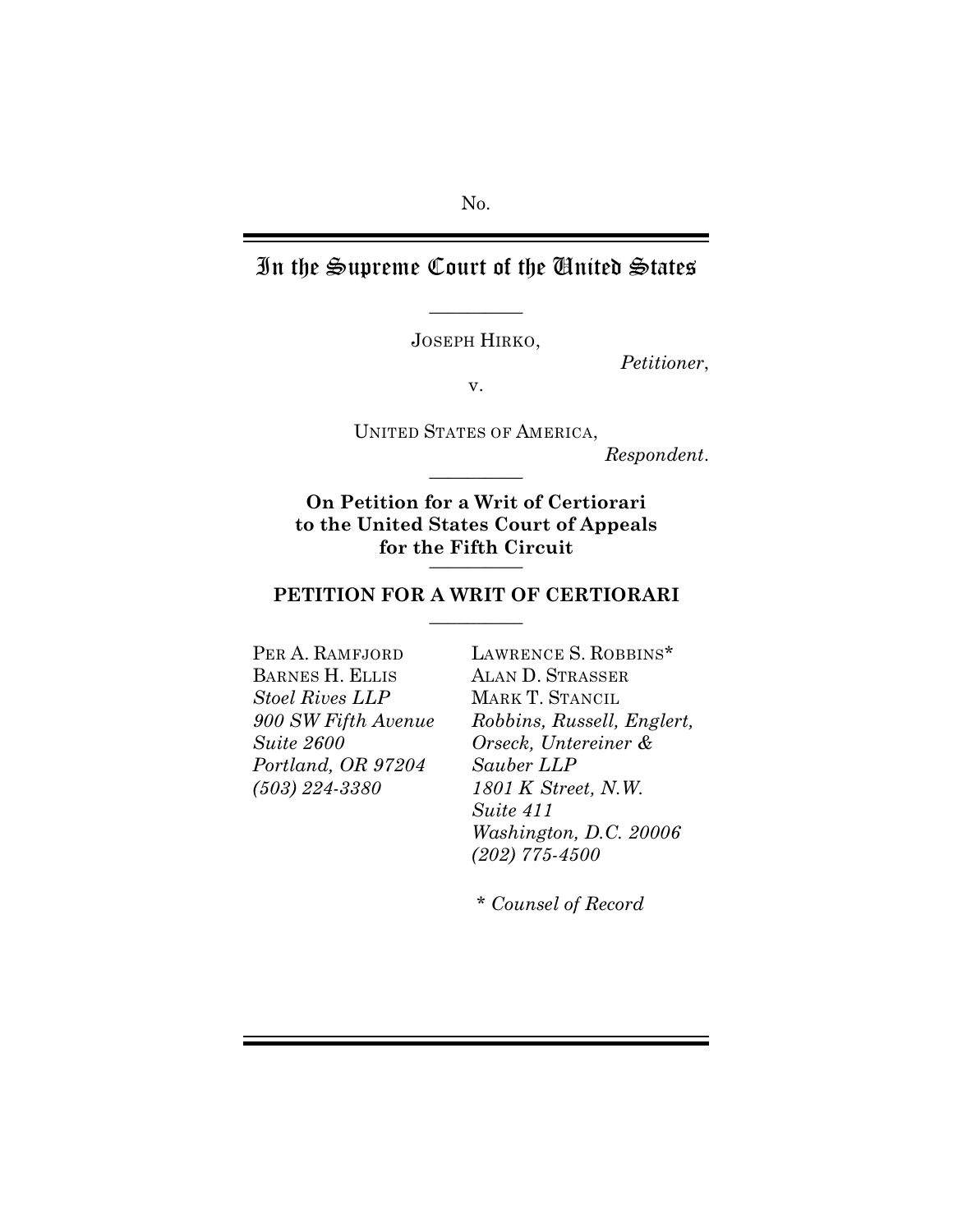#### **QUESTIONS PRESENTED**

1. Whether the court of appeals, in conflict with the Sixth, Seventh, Ninth, and Eleventh Circuits, but consistent with the First and D.C. Circuits, correctly refused to give collateral estoppel effect to an acquittal under *Ashe* v. *Swenson*, 397 U.S. 436 (1970), solely because the jury also hung on one or more factually related counts.

2. Alternatively, whether the court of appeals' holding that an acquittal may have rested on the jury's *failure* to agree unanimously on the sole disputed element of the offense should be summarily reversed or certiorari granted to resolve the conflict between that decision and those by the Second and Ninth Circuits.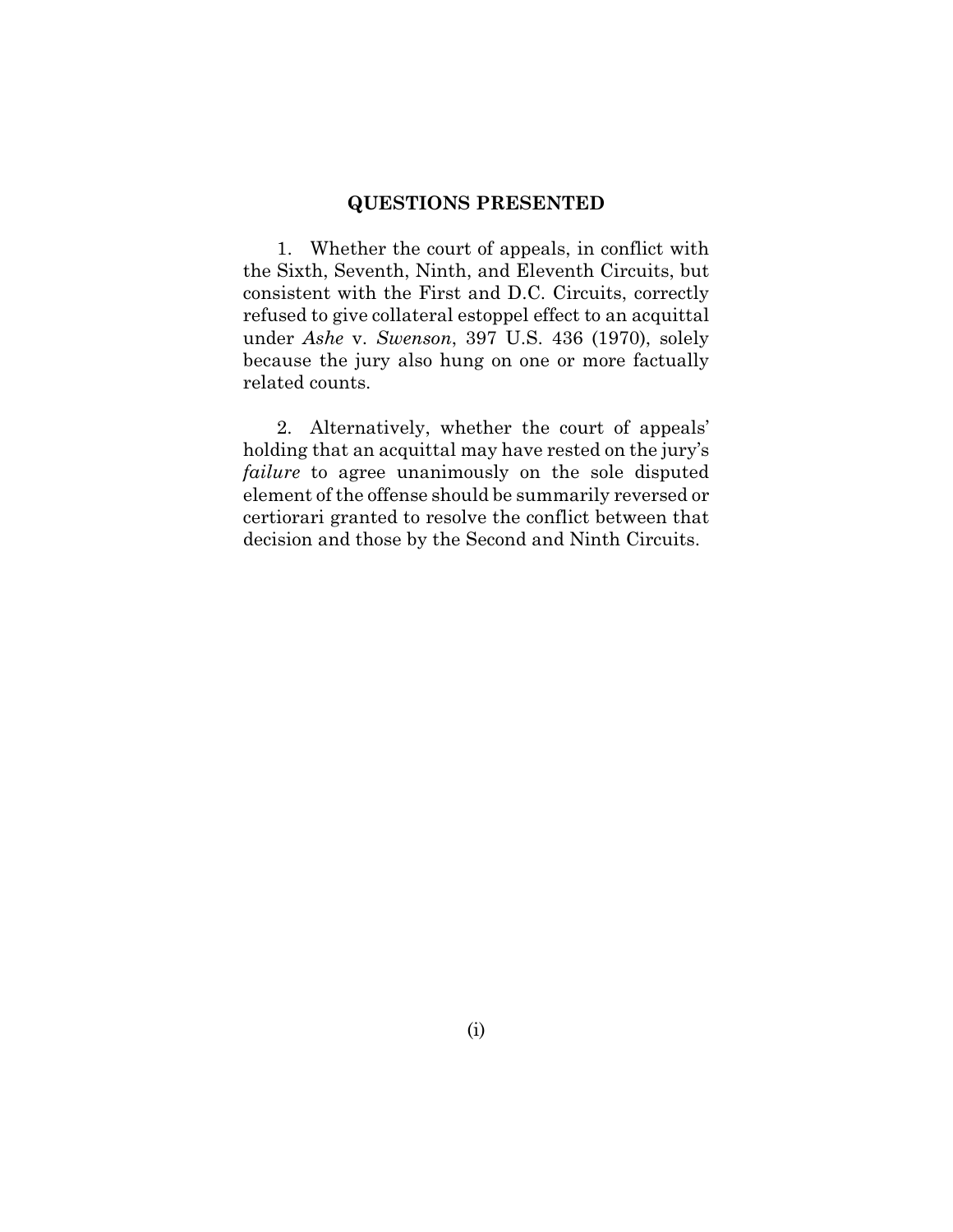### **PARTIES TO THE PROCEEDING**

The petitioner, defendant-appellant below, is Joseph Hirko. Scott Yeager and Rex Shelby were also defendants-appellants below.

The respondent, plaintiff-appellee below, is the United States of America.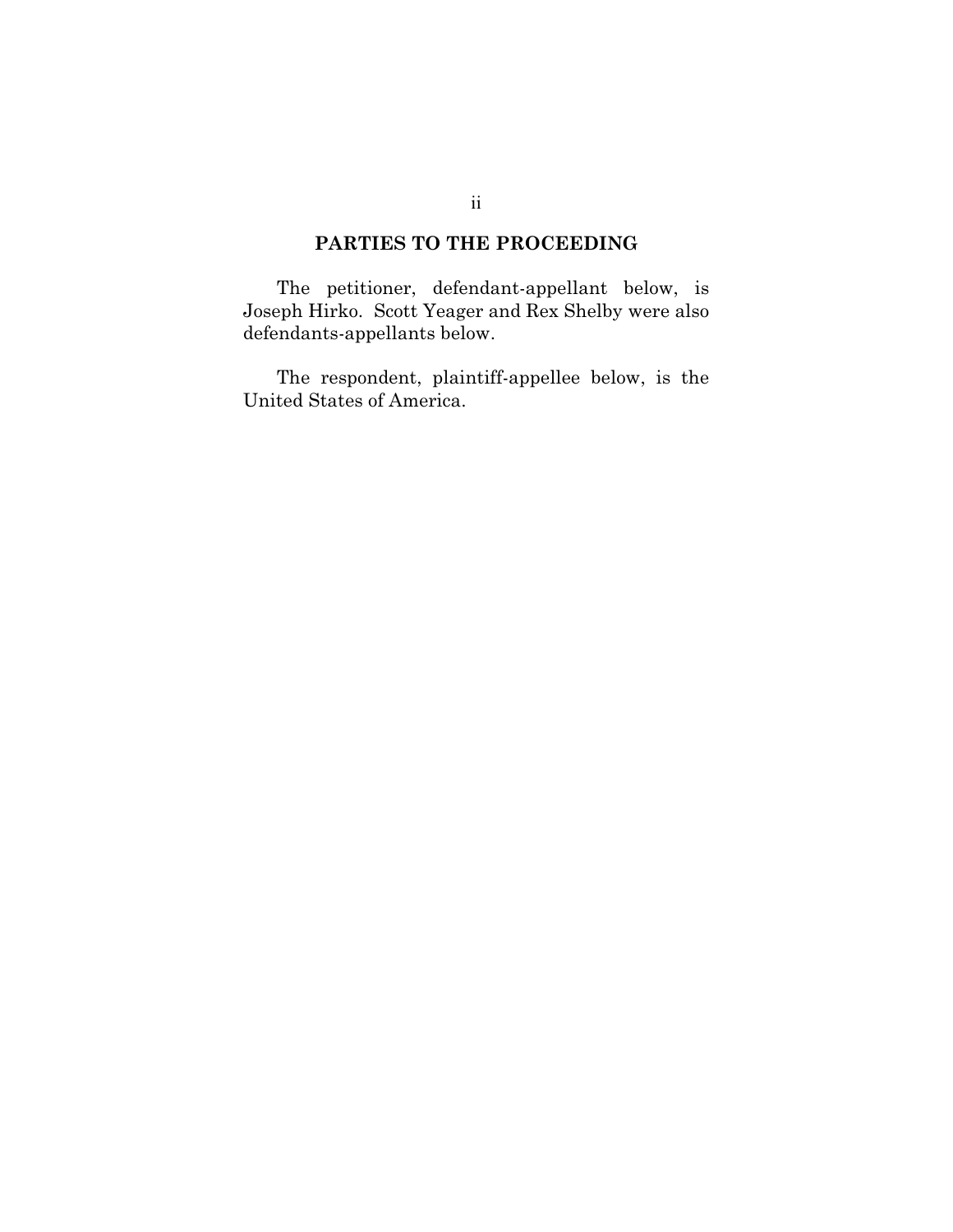### **TABLE OF CONTENTS**

| QUESTIONS PRESENTED                                                                                                                                                                                        |              |
|------------------------------------------------------------------------------------------------------------------------------------------------------------------------------------------------------------|--------------|
| PARTIES TO THE PROCEEDING ii                                                                                                                                                                               |              |
|                                                                                                                                                                                                            |              |
|                                                                                                                                                                                                            | $\mathbf{1}$ |
|                                                                                                                                                                                                            | $\mathbf 1$  |
| CONSTITUTIONAL PROVISION INVOLVED.                                                                                                                                                                         | 1.           |
|                                                                                                                                                                                                            |              |
| <b>REASONS FOR GRANTING THE PETITION 13</b>                                                                                                                                                                |              |
| The Decision Below Deepens A Conflict Among<br>I.<br>The Lower Courts And Erroneously Permits<br>The Government To Relitigate Questions A<br>Jury Has Unanimously Determined In A<br>Defendant's Favor     | 16           |
| The Fifth Circuit's Decision Squarely<br>A.<br>Conflicts With Those From Several Other<br>Circuits And One State High Court                                                                                | 16           |
| B. The Decision Below Is Wrong. 24                                                                                                                                                                         |              |
| II. Alternatively, If One Reads The Court Of<br>Appeals' Opinion Not To Rely Directly On The<br>Presence Of Mistried Counts, The Decision Is<br>So Patently Erroneous As To Warrant<br>Summary Reversal 28 |              |
| CONCLUSION. $\ldots \ldots \ldots \ldots \ldots \ldots \ldots \ldots \ldots \ldots$                                                                                                                        |              |

iii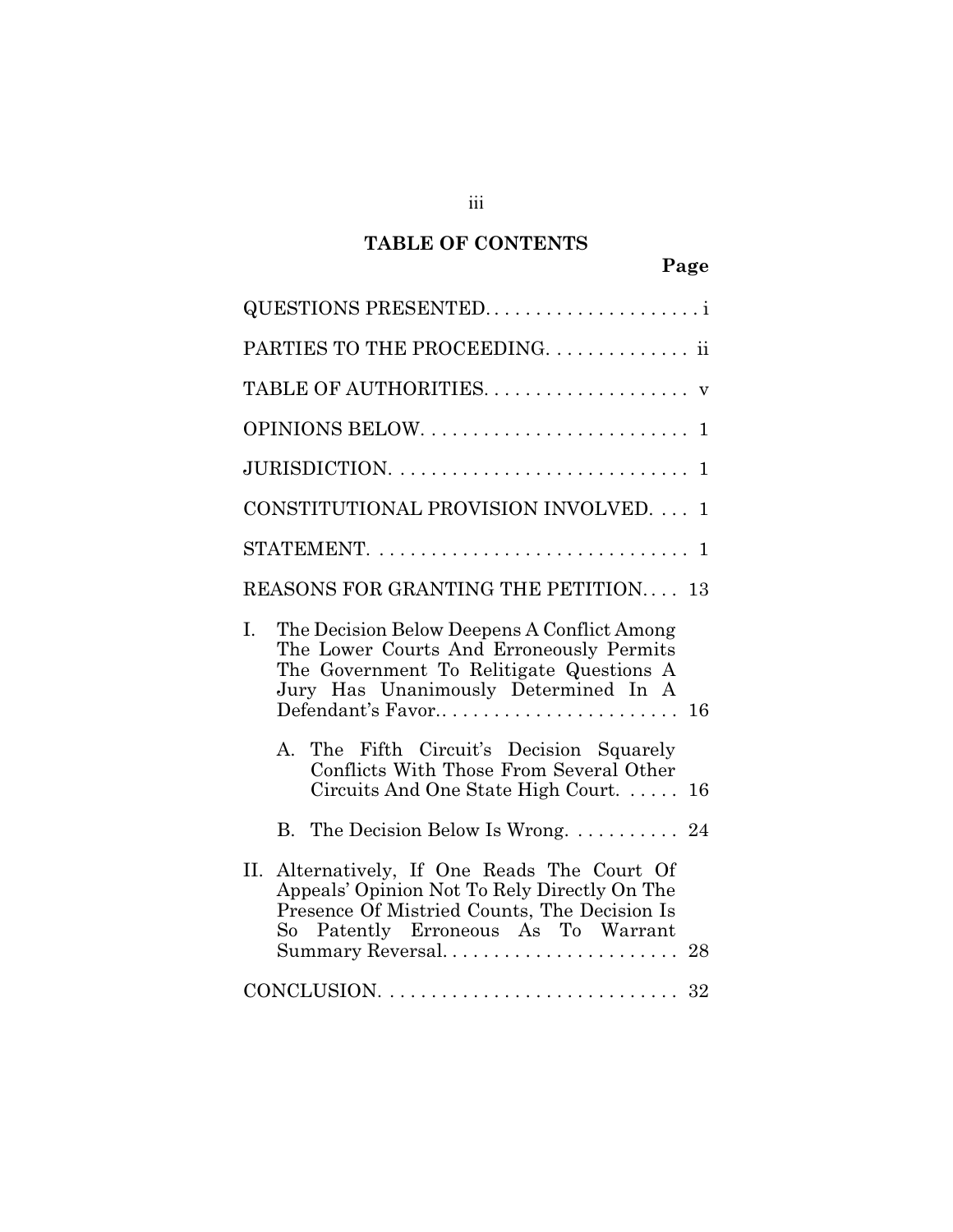## **TABLE OF CONTENTS—continued**

**Page**

### APPENDIX

| United States v. Hirko, 521 F.3d 367                                 |  |
|----------------------------------------------------------------------|--|
| United States v. Hirko, 447 F. Supp. 2d 734                          |  |
| United States v. Hirko, No. 06-20691,<br>Order Denying Reh'g En Banc |  |

iv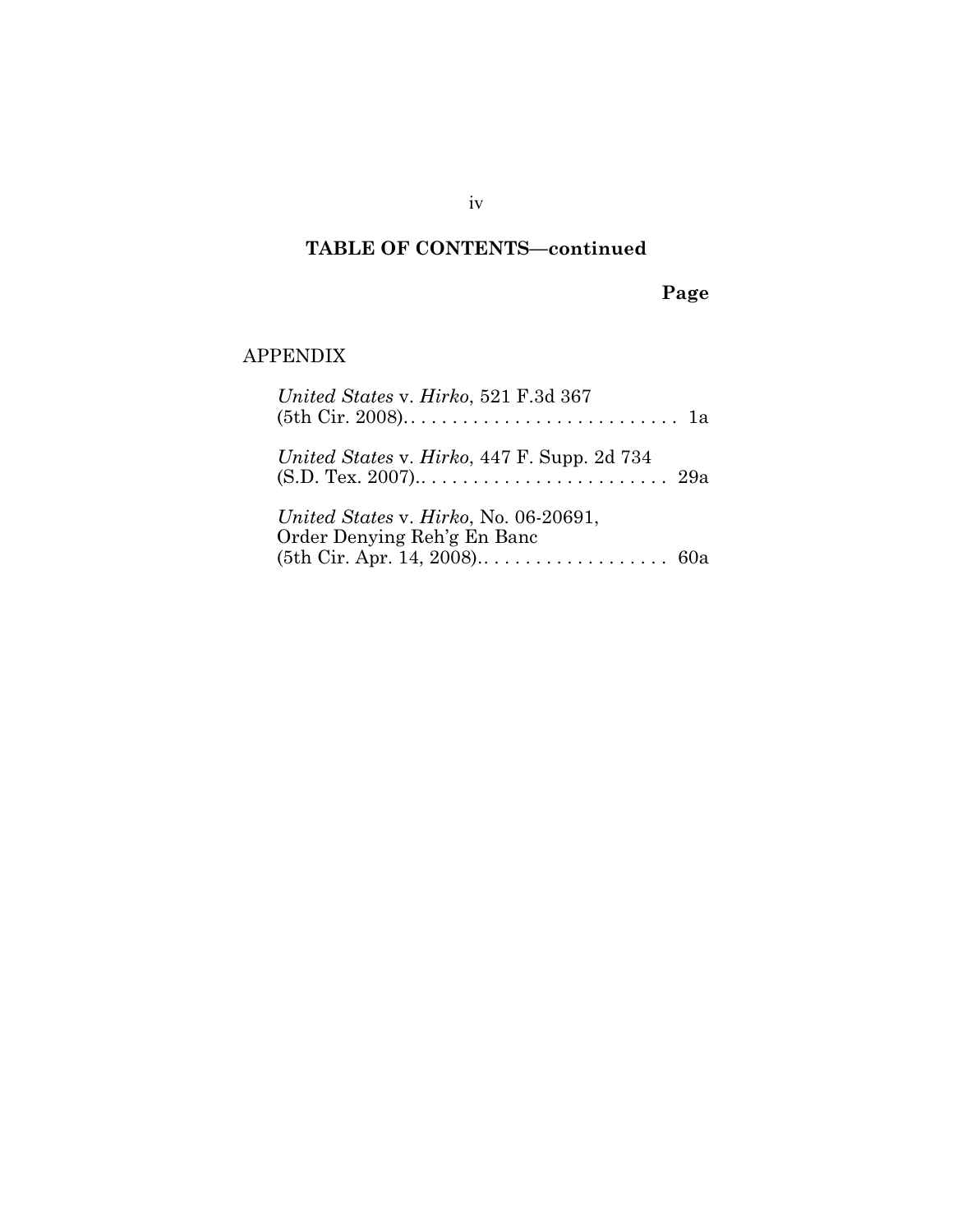### **TABLE OF AUTHORITIES**

| <b>Cases:</b> |  |
|---------------|--|
|---------------|--|

| Abney v. United States, 431 U.S. 651 (1977). $\dots \dots$ 9       |
|--------------------------------------------------------------------|
| Ashe v. Swenson,                                                   |
| Blockburger v. United States,                                      |
| Ferrell v. State, 567 A.2d 937 (Md. 1990) 19                       |
| <i>Hoyle v. Ada County,</i><br>501 F.3d 1053 (9th Cir. 2007). 30   |
| Lowenfield v. Phelps, 484 U.S. 231 (1988) 28                       |
| <i>Richardson v. Marsh</i> , 481 U.S. 200 (1987). $\dots \dots 25$ |
| Richardson v. United States,                                       |
| Smith v. Massachusetts,                                            |
| United States v. Aguilar-Aranceta,                                 |
| United States v. Bailin,<br>977 F.2d 270 (7th Cir. 1992). 12, 19   |

v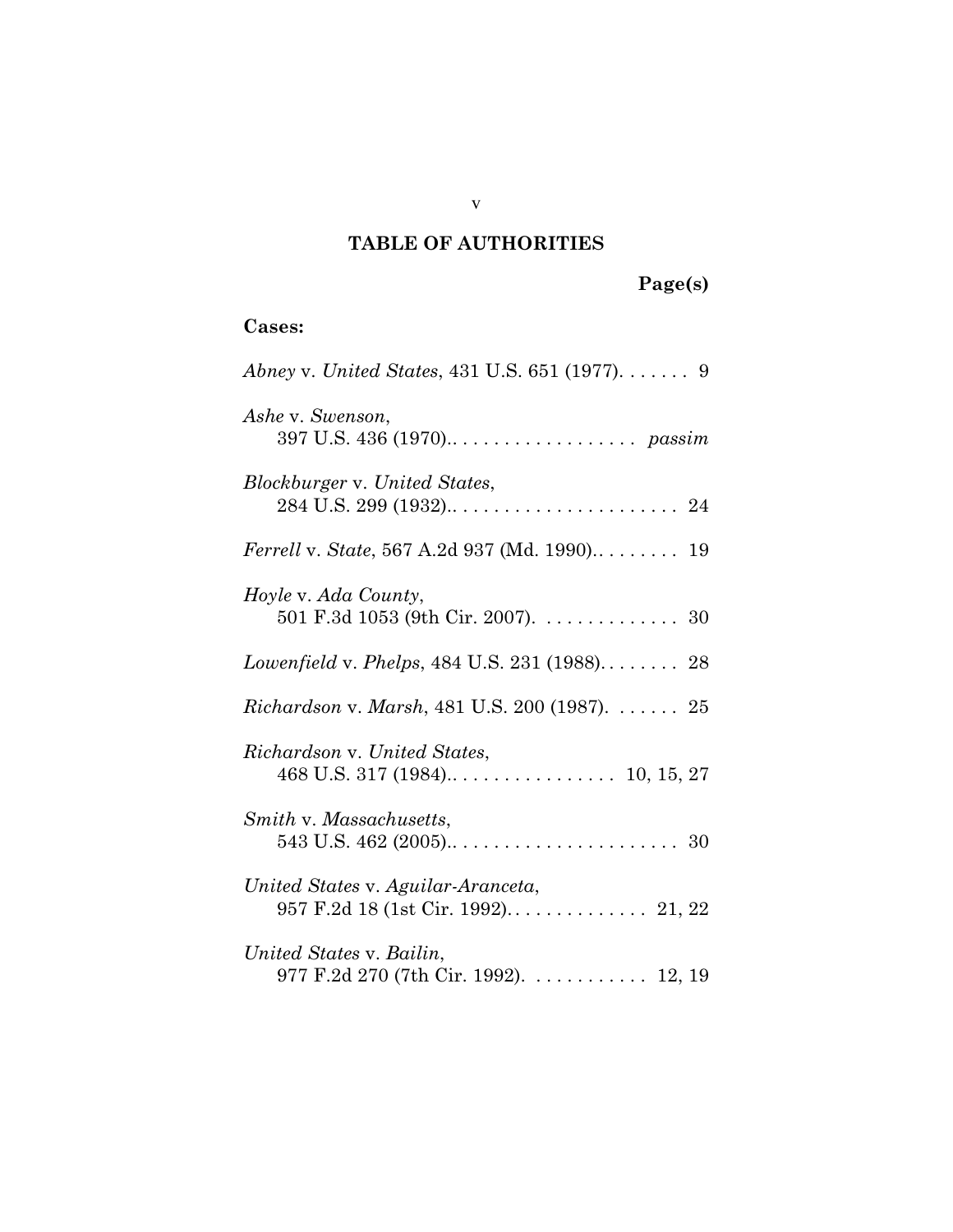### **TABLE OF AUTHORITIES—continued**

# **Page(s)**

| United States v. Brackett,<br>113 F.3d 1396 (5th Cir. 1997). 9, 10                                                                             |
|------------------------------------------------------------------------------------------------------------------------------------------------|
|                                                                                                                                                |
| United States v. Dixon, 509 U.S. 688 (1993). 24                                                                                                |
| United States v. Felder,<br>548 A.2d 57 (D.C. 1988). $\ldots$ . 23                                                                             |
| United States v. Frazier,<br>880 F.2d 878 (6th Cir. 1989). 12, 18, 19                                                                          |
| United States v. Gotti,<br>451 F.3d 133 (2d Cir. 2006). 29, 30                                                                                 |
| United States v. Larkin, 605 F.2d 1360 (5th Cir.<br>1979), withdrawn in part on other grounds,<br>611 F.2d 585 (5th Cir. 1980). $\dots$ 11, 17 |
| United States v. Mespoulede,<br>597 F.2d 329 (2d Cir. 1979). 23                                                                                |
| United States v. Ohayon,<br>483 F.3d 1281 (11th Cir. 2007). passim                                                                             |
| United States v. Oppenheimer,                                                                                                                  |
| United States v. Powell,                                                                                                                       |
| United States v. Romeo,<br>114 F.3d 141 (9th Cir. 1997). 12, 18                                                                                |

vi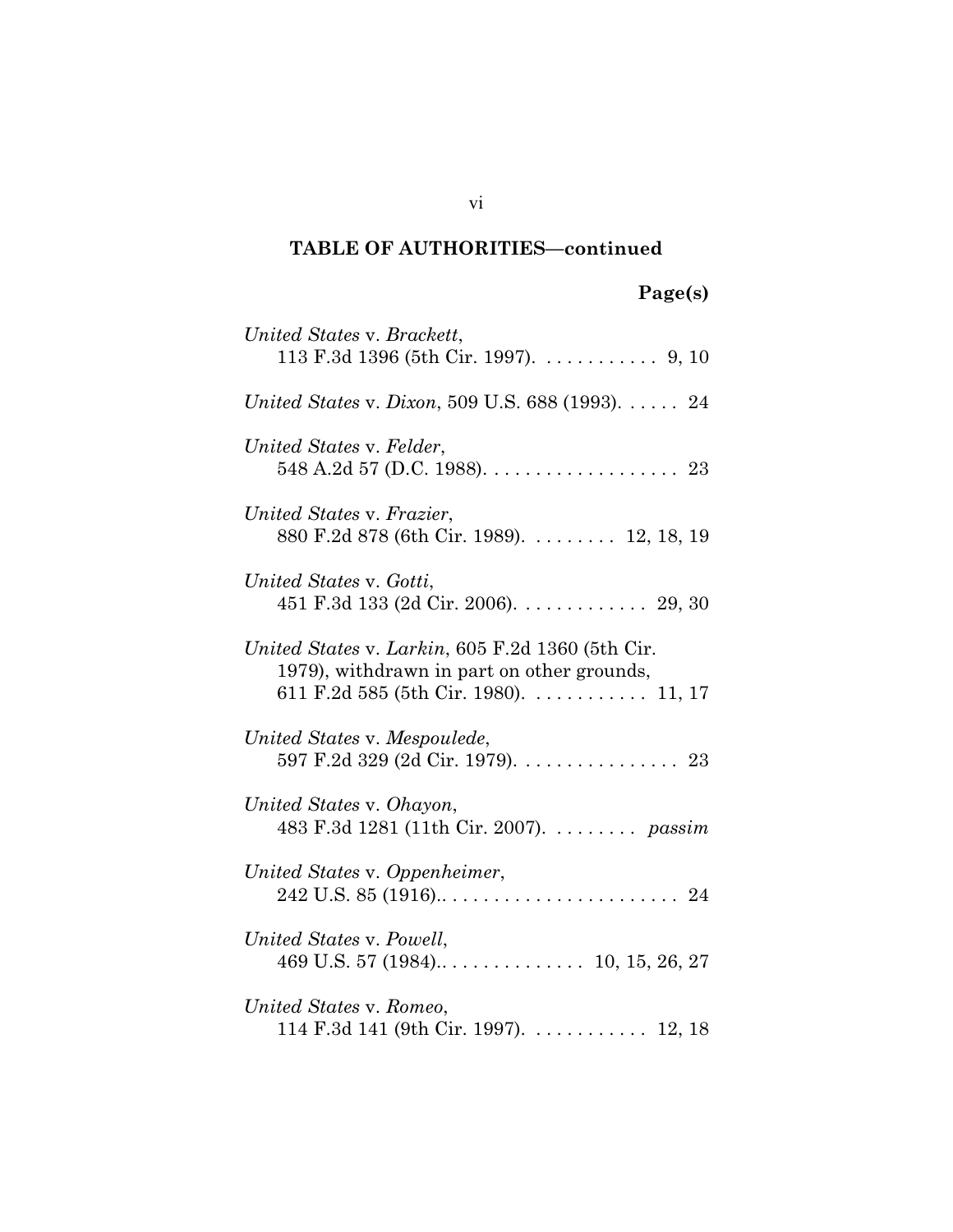### **TABLE OF AUTHORITIES—continued**

# **Page(s)**

| United States v. White, |  |
|-------------------------|--|
|                         |  |

# **Statutes, Rules and Regulations:**

| $28 \text{ U.S.C.} \S 1254(1). \ldots \ldots \ldots \ldots \ldots \ldots \ldots \ldots \ldots 1$ |
|--------------------------------------------------------------------------------------------------|
|                                                                                                  |
|                                                                                                  |
|                                                                                                  |

vii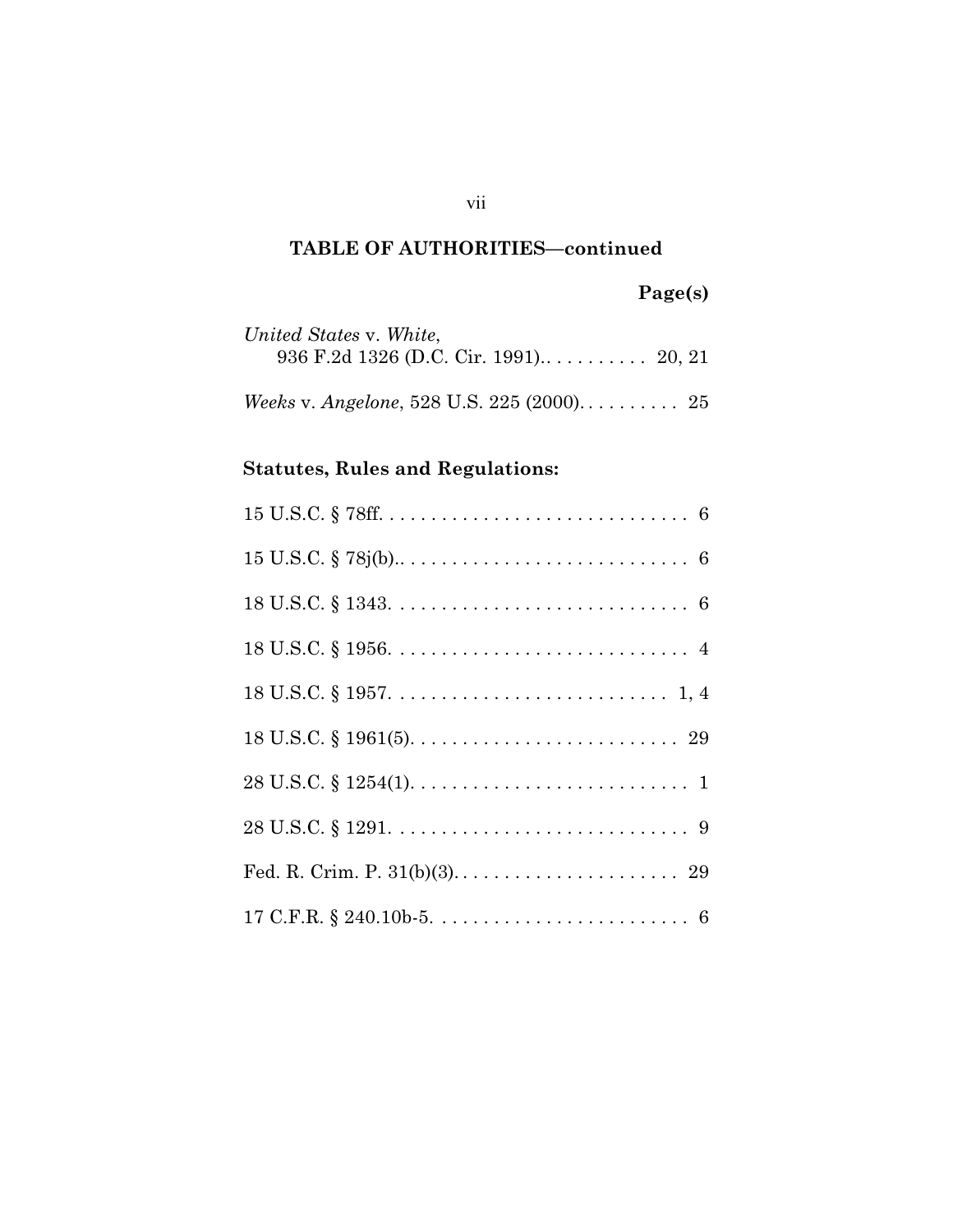### **TABLE OF AUTHORITIES—continued**

viii

# **Page(s)**

## **Other Authorities:**

| Anne B. Poulin, Collateral Estoppel in Criminal                                                        |  |
|--------------------------------------------------------------------------------------------------------|--|
| Anne Bowen Poulin, <i>Double Jeopardy Protection</i><br><b>From Successive Prosecution: A Proposed</b> |  |
|                                                                                                        |  |
| U.S. Br., United States v. Gotti, 451 F.3d 133                                                         |  |
|                                                                                                        |  |
| U.S. Pet. for Reh'g and Reh'g En Banc,                                                                 |  |
| United States v. Ohayon, 483 F.3d 1281                                                                 |  |
| $(11th$ Cir. 2007) (No. 05-17045) 23, 24                                                               |  |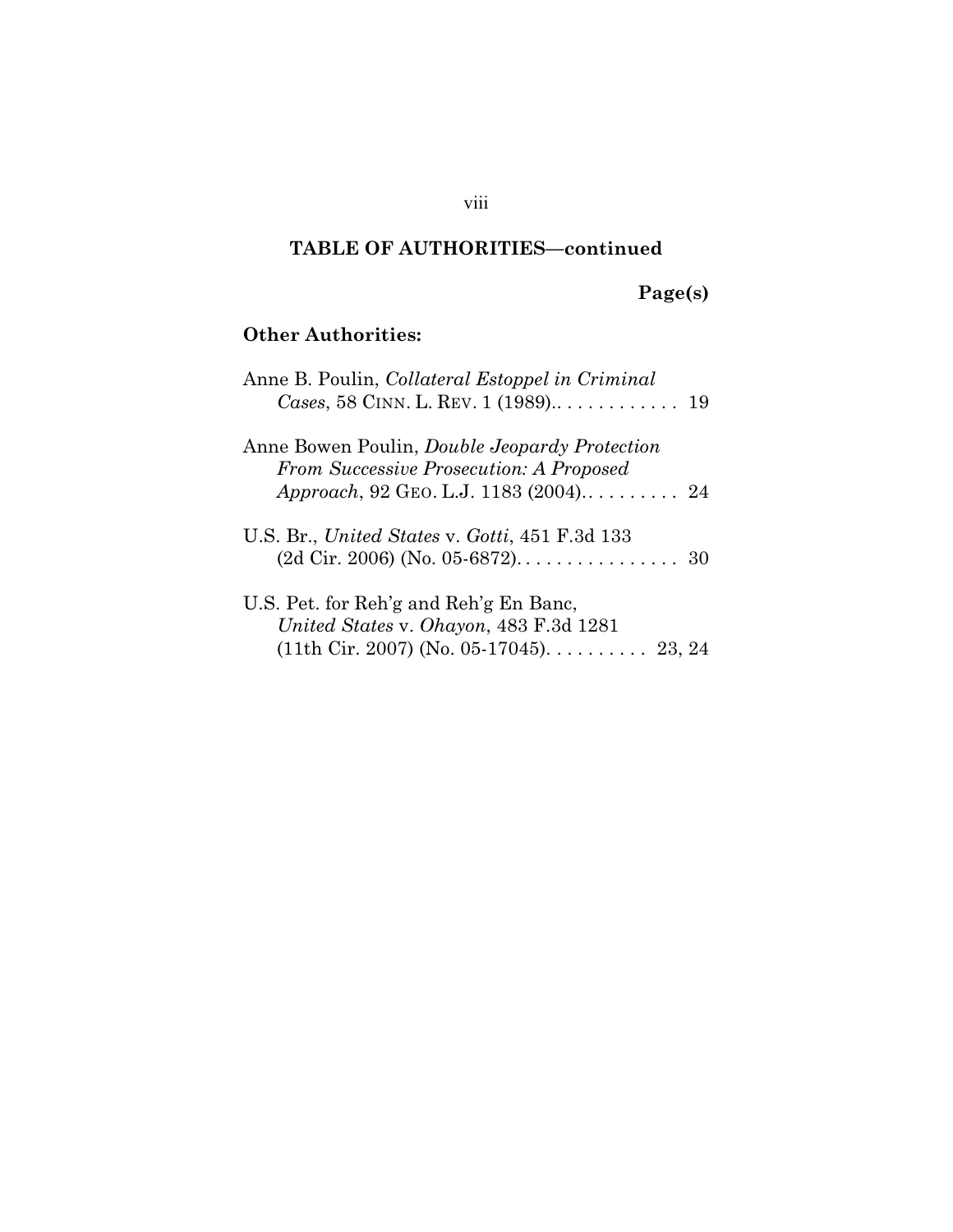# **PETITION FOR A WRIT OF CERTIORARI \_\_\_\_\_\_\_\_\_\_\_\_\_\_\_\_\_\_**

#### **OPINIONS BELOW**

The opinion of the court of appeals (App. 1a-28a) is reported at 521 F.3d 367. The opinion of the district court (App. 29a-59a) is reported at 447 F. Supp. 2d 734.

#### **JURISDICTION**

The judgment of the court of appeals was entered on March 17, 2008. The order denying rehearing (App. 60a-61a) was entered on April 14, 2008. This Court's jurisdiction is invoked under 28 U.S.C. § 1254(1).

#### **CONSTITUTIONAL PROVISION INVOLVED**

The Fifth Amendment provides, in pertinent part: "nor shall any person be subject for the same offence to be twice put in jeopardy of life or limb."

#### **STATEMENT**

Petitioner Joseph Hirko was charged with (among other offenses) twelve counts of money laundering, in violation of 18 U.S.C. § 1957. As the court of appeals correctly acknowledged, the only element of those offenses disputed at trial was whether the funds involved were derived from "unlawful activity" – *i.e.*, whether Hirko committed any of the predicate offenses of securities fraud or wire fraud specified in the indictment. The jury acquitted Hirko of all twelve money-laundering counts.

As this Court explained in *Ashe* v. *Swenson*, 397 U.S. 436, 443 (1970), the Double Jeopardy Clause bars the government from attempting to re-litigate "an issue of ultimate fact" that a jury has conclusively resolved in the defendant's favor. Here, because the jury resolved the sole factual dispute in Hirko's favor,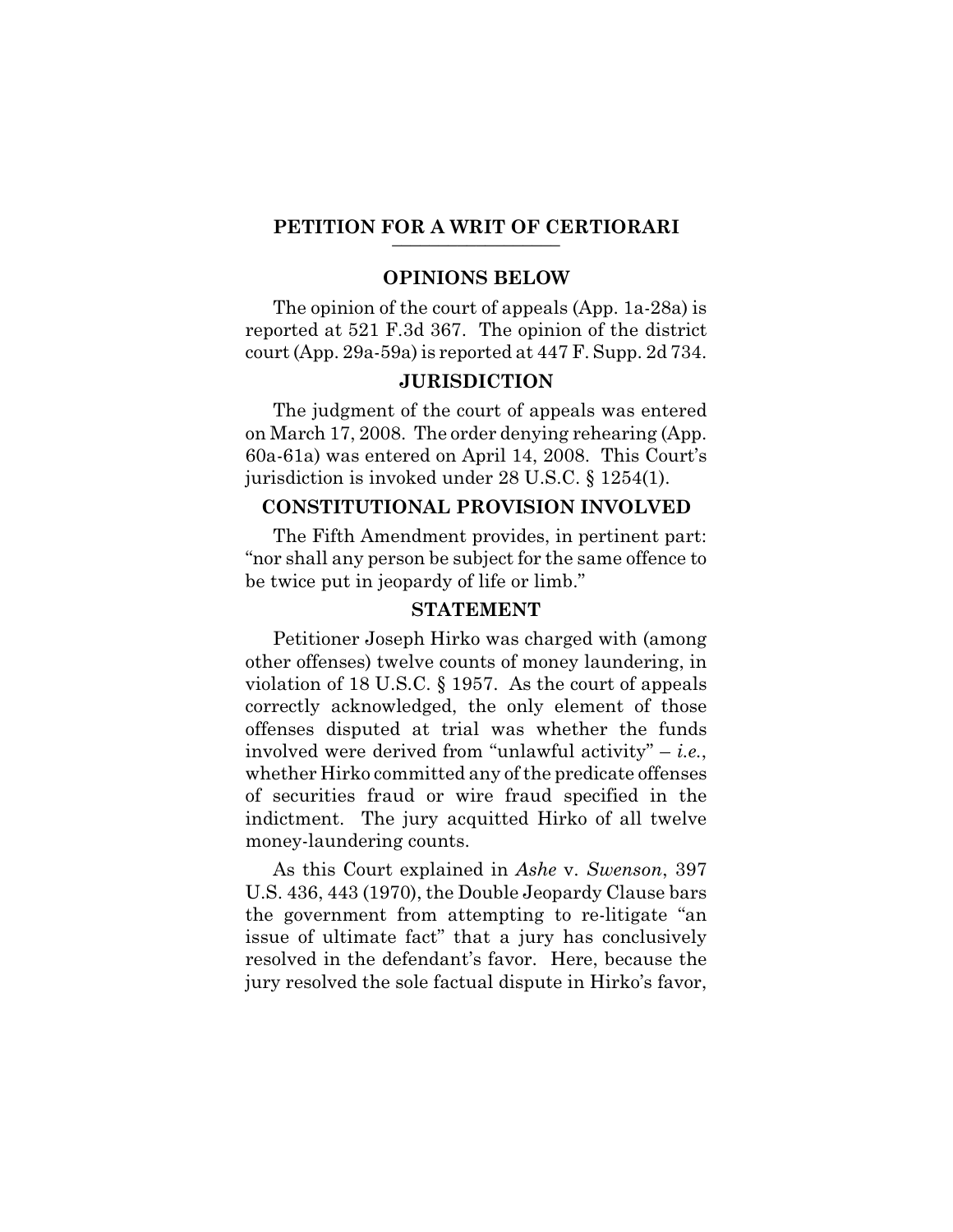*Ashe* forecloses the government from attempting to try Hirko on the predicate offenses in a subsequent proceeding.

The court of appeals, however, held that *Ashe* does not bar re-prosecution of the predicates, because those offenses had been separately charged in the first trial and the jury had failed to reach a verdict on those counts. More particularly, the court of appeals held that it must "weigh" the presence of those mistried counts when evaluating whether the jury, in acquitting Hirko on the money-laundering offenses, necessarily decided that Hirko did not commit the predicate offenses. The Fifth Circuit acknowledged that its holding forced it to "part ways" with the majority of circuits, which have squarely held that the presence of hung counts does not affect the collateral estoppel analysis applied to counts on which the jury acquitted.

Alternatively, the court of appeals' opinion could be read to hold that – regardless of whether another count was mistried – a verdict of acquittal may simply mean that the jury was *undecided* about the only element of the offense in dispute. It is elementary, however, that a federal jury may acquit a defendant only if each and every juror agrees that the government has failed to meet its burden. Here, where the only question before the jury was whether Hirko committed any of the predicate offenses, the jury's unanimous verdict of acquittal can mean *only* that every juror concluded that Hirko was not guilty of *any* of the predicate offenses. If the court of appeals in fact concluded that the acquittals might reflect indecision rather than unanimous agreement, that reasoning (which has been rejected by two other courts of appeals) is so patently erroneous as to justify summary reversal.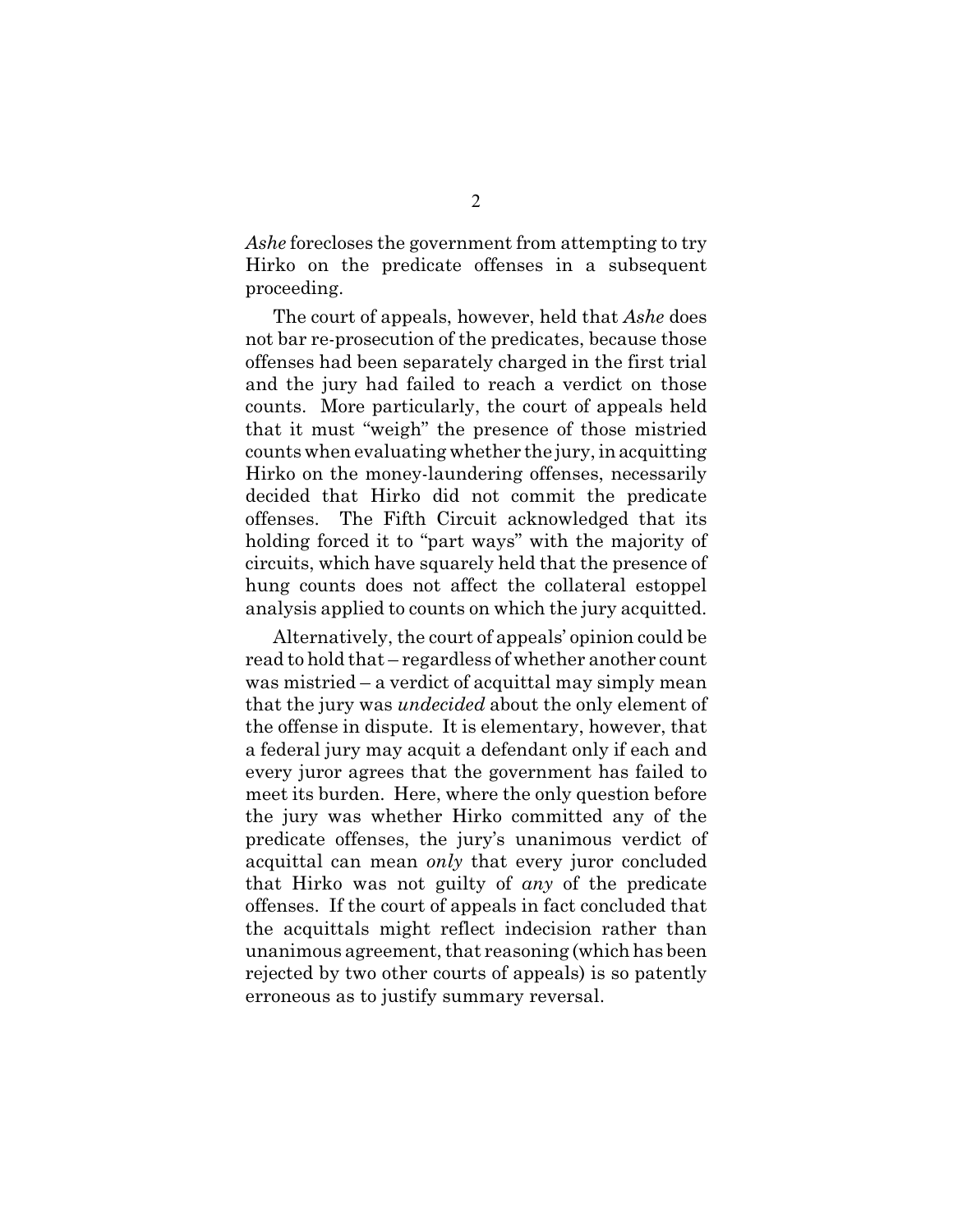#### **A. Background**

This case arises out of certain statements made by Hirko and others to analysts and to the public in early 2000 concerning a telecommunications network owned by a subsidiary of Enron Corporation ("Enron"). In 1997, Enron acquired Portland General Electric, where Hirko had worked for 17 years. Tr. 10475, 10480. Following the acquisition, Hirko became an executive with the Enron-owned company, later renamed Enron Broadband Services ("EBS"), serving as its President and CEO from approximately July 1999 through July 2000. Tr. 10470. EBS was developing a telecommunications network known as the Enron Intelligent Network ("EIN").

The trial principally concerned allegations that Hirko and his co-defendants, Scott Yeager and Rex Shelby, had misrepresented capabilities of the EIN and certain network-control software, thereby inflating Enron's stock price. According to the government, the defendants thereafter sold shares of Enron stock, profiting from the fraudulently inflated price. The government further alleged that Hirko "laundered" the proceeds of those offenses by transferring the proceeds of his stock sales to other accounts.<sup>1</sup> See App. 39a-41a.

More particularly, the government charged Hirko with seven counts of securities fraud and wire fraud for activities occurring in the first half of 2000. Count 2 charged securities fraud based on alleged misrepresentations at Enron's annual equity analyst conference on January 20, 2000. Counts 3 through 6 charged wire fraud based on alleged mis-

 $1$  The indictment also charged Hirko with a variety of other offenses, none of which is at issue in this petition.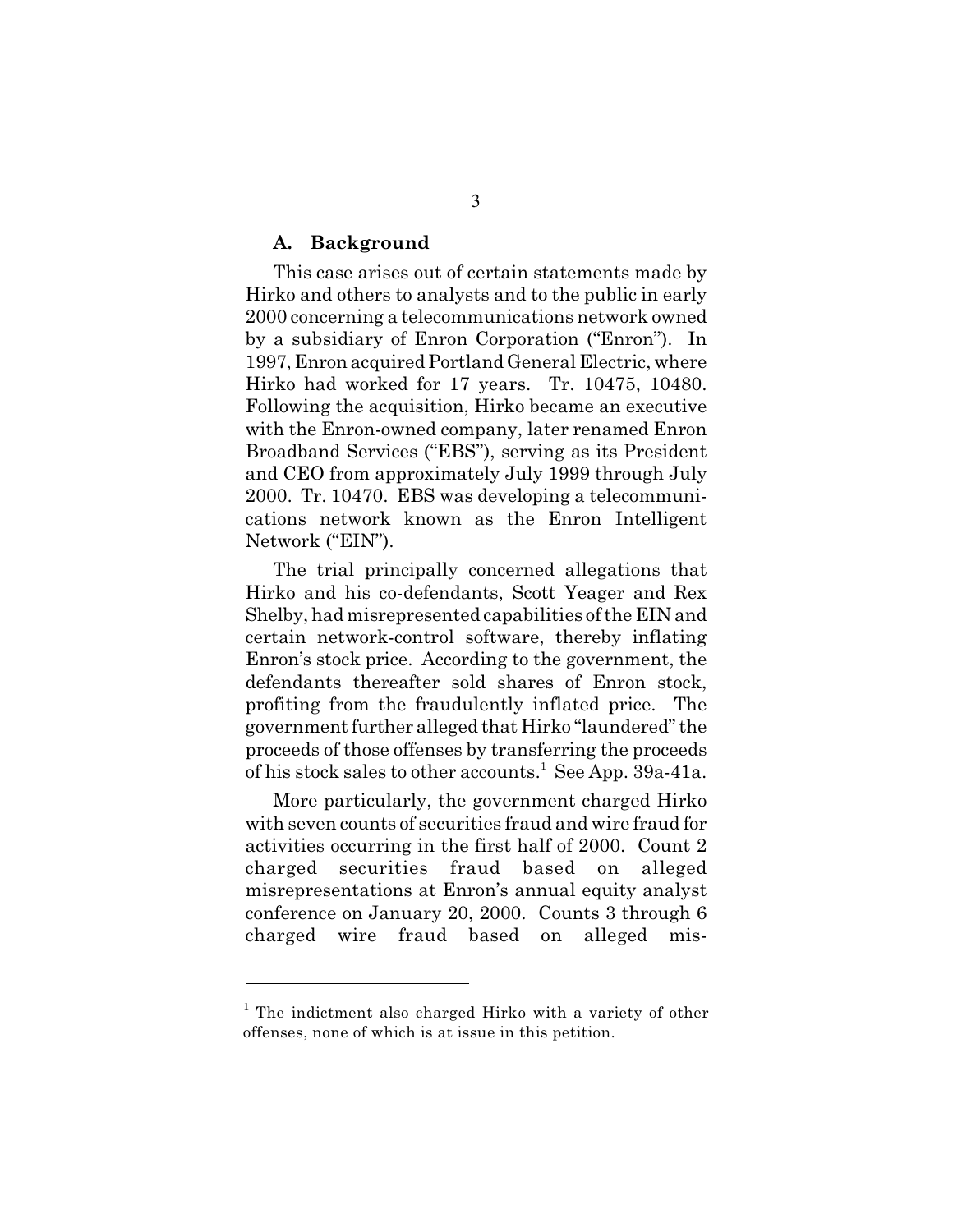representations in EBS press releases issued in January, March, April, and May 2000. Counts 25 and 26 charged two acts of insider trading (a type of securities fraud) based on Hirko's sale of Enron stock in May 2000, at prices the government claimed were inflated by the prior frauds. App. 32a-34a.

The indictment also alleged 12 counts of money laundering based on those fraud counts. The government charged that Hirko transferred the proceeds of his stock sales (which, in turn, were the product of his securities- and wire-fraud offenses) to other accounts. App. 32a-34a. The government claimed that those transfers constituted acts of money laundering, in violation of 18 U.S.C.  $\S$  1957. Significantly, the indictment did not tie these offenses – which the parties refer to as the "2000 Money Laundering Counts" – to a particular securities- or wire-fraud count. App. 41a. Accordingly, the jury was free to use *any* of the underlying securities and wire fraud counts as predicates for each of the 2000 Money Laundering Counts.

#### **B. The Trial**

*1. Hirko's Sole Defense To The 2000 Money Laundering Counts*.

Hirko presented a single, well-focused defense to the 2000 Money Laundering Counts: He did not

 $^2$  Section 1957 makes it unlawful to "knowingly engage[] or attempt[] to engage in a monetary transaction in criminally derived property of a value greater than \$10,000 [that] is derived from specified unlawful activity." Unlike money laundering charged under 18 U.S.C. § 1956, Section 1957 does not require the government to prove that the transaction "promoted" a criminal offense; rather, Section 1957 criminalizes the mere movement of the criminally derived funds.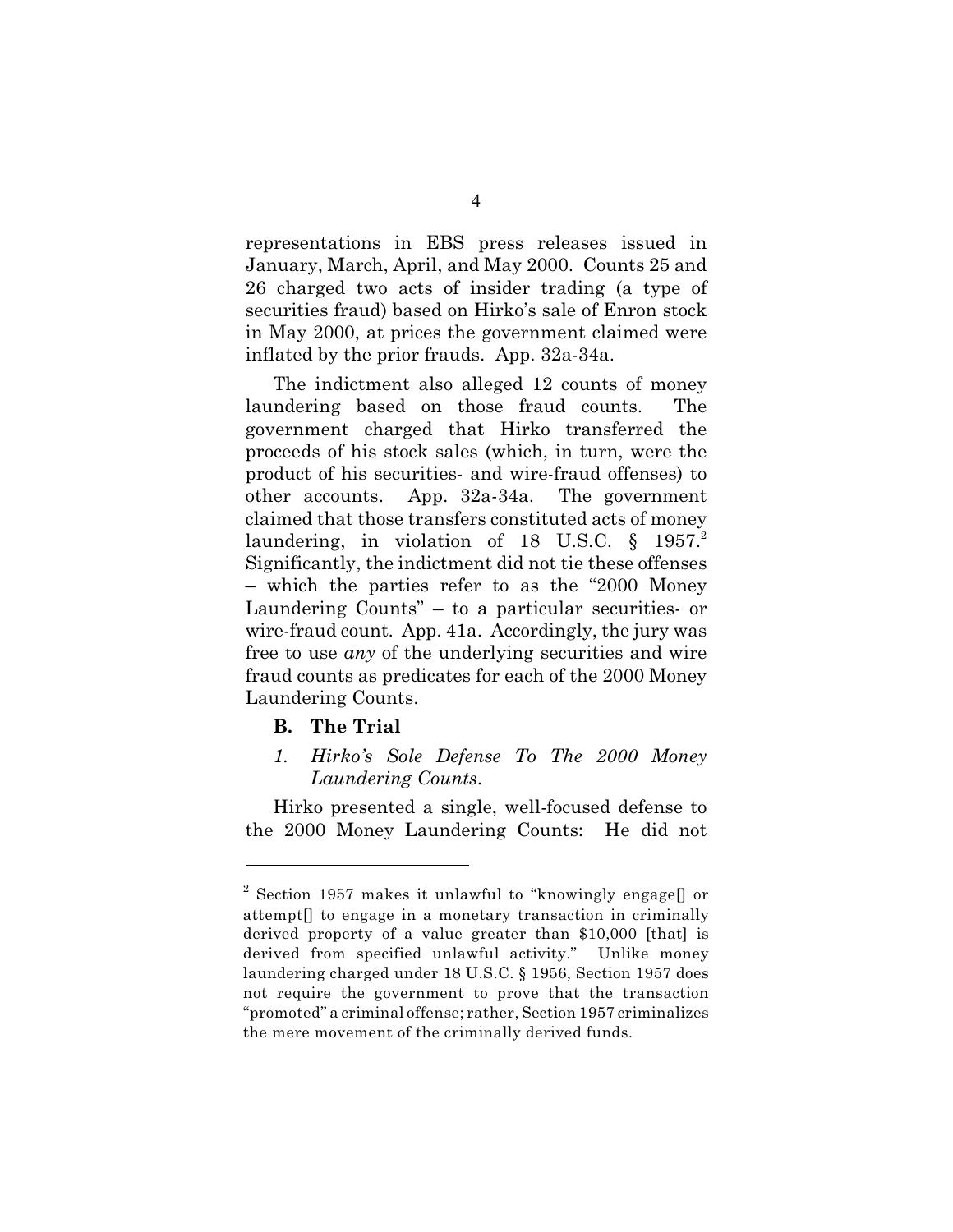commit the predicate frauds. Hirko's counsel argued that his client "did not lie, misrepresent, hype, or falsely t[ou]t the capabilities of his business." Tr. 511. And Hirko himself took the stand and testified that he "absolutely" believed in the accuracy of EBS's public statements and that his stock trades were not based on any material, nonpublic information. Tr. 10472, 10908, 10942. But Hirko never contested the remaining elements of the money laundering charges – *i.e.*, that he had engaged in monetary transactions, derived from his stock sales, that exceeded \$10,000. App. 16a. Indeed, Hirko agreed with the government's characterization that his "total net proceeds for the trades in 2000 that are at issue in this case" were approximately \$9.8 million. Tr. 11373. He simply insisted that those proceeds were not "criminally derived" because he was not guilty of any of the predicate offenses charged in the indictment. Tr. 13307.

### *2. The Jury Was Authorized To Convict Hirko Of Money Laundering If It Found That He Had Committed* Any *Of The Predicate Offenses.*

With respect to the 2000 Money Laundering Counts, the jury instructions explained that Hirko was charged with laundering "funds generated through wire fraud and fraud in the sale of securities" (Tr. 13664), and that he should be convicted of money laundering if the jury found five elements:

First: That the defendant engaged or attempted to engage in a monetary transaction;

Second: That the monetary transaction involved criminally derived property of a value greater than \$10,000;

Third: That the property was in fact derived from a specified unlawful activity, that is, wire fraud in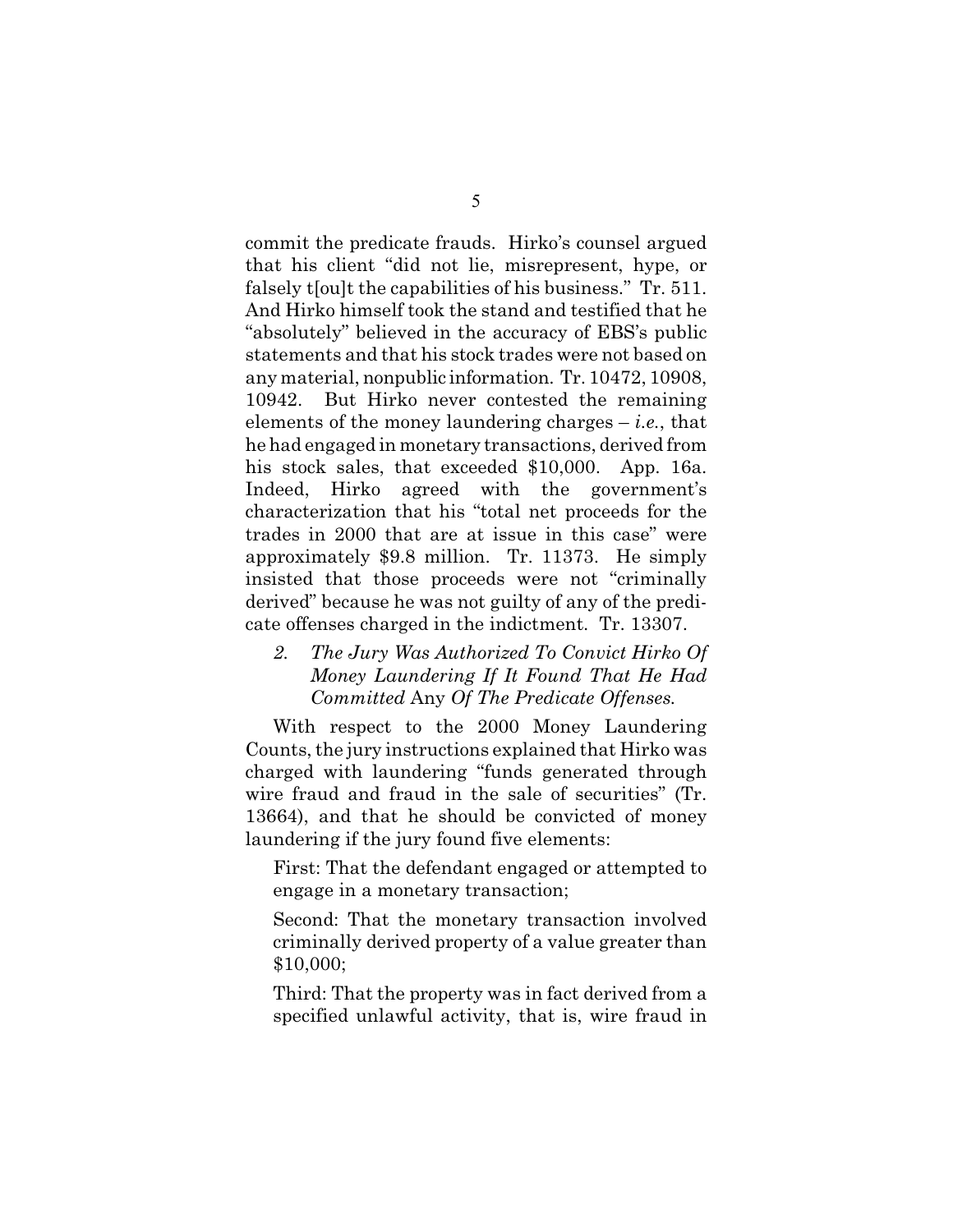violation of Title 18, United States Code, Section 1343, and fraud in the sale of securities in violation of Title 15, United States Code, Sections 78j(b) and 78ff and Title 17, Code of Federal Regulations, Section 240.10b-5;

Fourth: That the defendant acted knowingly, that is, with knowledge that the transaction involved proceeds of a criminal offense; and

Fifth: That the transaction took place in the United States.

#### App. 16a-17a n.17.

The jury instructions also made clear that the jury need not find that Hirko had committed both wire fraud *and* securities fraud to sustain a conviction for money laundering. On the contrary, all that was necessary was that the jury find that the defendant knowingly possessed proceeds of "some" offense, which could be either wire fraud or securities fraud or both:

The Government must prove that the Defendant knew that the property involved in the monetary transaction constituted or was derived from proceeds obtained by *some* criminal offense. The Government does not have to prove that the Defendant knew the precise nature of that criminal offense or knew the property involved in the transaction represented the proceeds of *wire fraud or fraud in the sale of securities*.

#### Tr. 13670 (emphases added).

The jury instructions also expressly defined "criminally derived property" as "any property constituting or derived from the proceeds of *a* criminal offense." Tr. 13670 (emphasis added). They also made clear that, "[a]lthough the Government must prove that, of the property at issue, more than \$10,000 was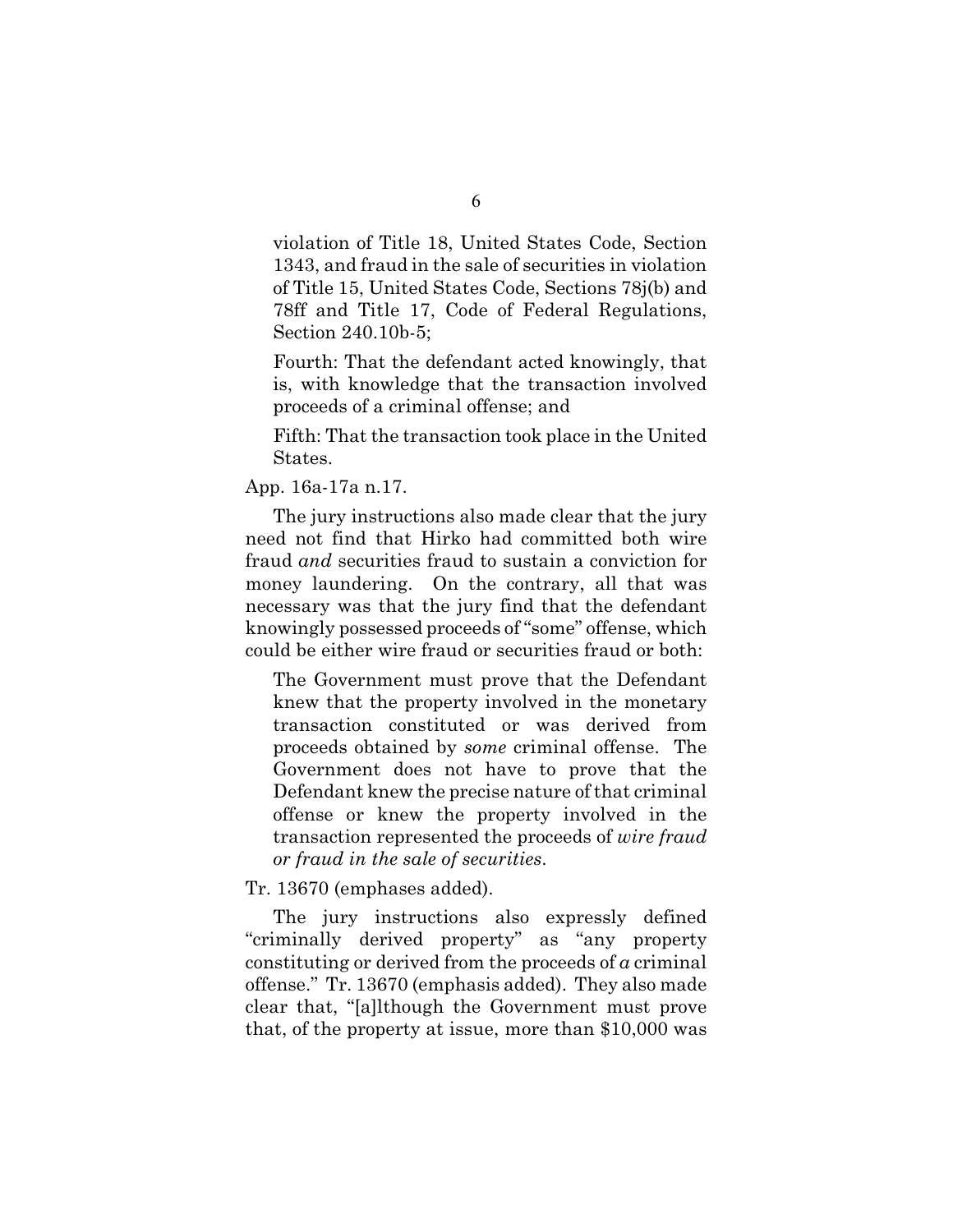criminally derived, the Government does not have to prove that all of the property at issue was criminally derived." Tr. 13670-71. In addition, the jury was instructed: "When the aggregate amount withdrawn from an account containing commingled funds exceeds the clean funds, individual withdrawals may be said to be of tainted money, even if a particular withdrawal was less than the amount of clean money in the account." Tr. 13671. Thus, the jury was instructed to convict Hirko of the 2000 Money Laundering Counts if it found that Hirko had committed *any* of the predicate frauds.

#### *3. The Jury's Deliberations And Partial Verdict.*

During the fourth day of deliberations, the jury indicated it had reached agreement on certain counts but was deadlocked on others. Tr. 13711. At 3:50 p.m., the district court sent the jury back, but directed it to take only "until the end of the day"  $-i.e.,$  "until 5:00 [p.m.]" – to decide whether additional deliberations could be helpful. Tr. 13724. After the prescribed 70 minutes had elapsed, the jury indicated that it had not yet made additional progress. The court decided to "take their verdict" instead of asking the jury to return for a fifth day of deliberations. Tr. 13725. The jury then returned verdicts of acquittal on 14 of the counts against Hirko, including all of the 2000 Money Laundering Counts (Counts 55 through 66) and the insider trading counts for stock sales on February 18, 2000, and April 20, 2000 (Counts 23 and 24). App. 31a. The jury did not reach a verdict on the remaining counts, which were mistried. Tr. 13727-28.<sup>3</sup>

 $3$  Hirko's co-defendants fared similarly: The jury acquitted Yeager of conspiracy, wire fraud, and securities fraud; it acquitted Shelby of some insider trading counts. The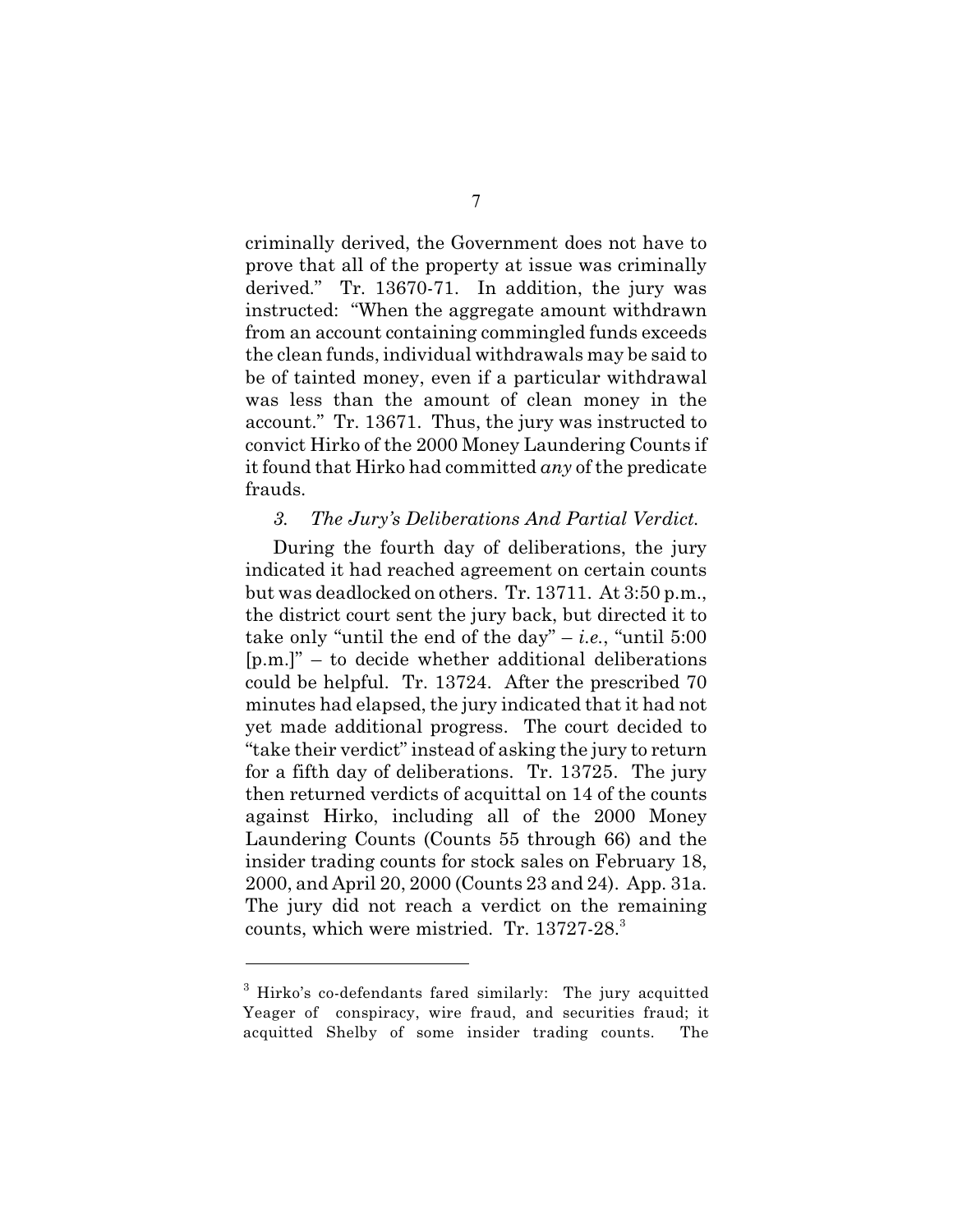#### **C. The Superseding Indictment And Motion To Dismiss**

The government then filed a superseding indictment, which proposed to retry several of the predicate offenses that underlay the 2000 Money Laundering Counts on which the jury had acquitted. In addition to several offenses not relevant here, the superseding indictment charged Hirko with several of the same acts of securities fraud and wire fraud that formed the predicate offenses for the 2000 Money Laundering Counts.

Hirko moved to dismiss those counts (numbered 2-6 in the superseding indictment). Hirko's motion argued that, because the only element of the 2000 Money Laundering Counts in dispute at the first trial was whether Hirko had committed the predicate offenses, and because the jury had unanimously acquitted him of all 12 of the 2000 Money Laundering Counts, the jury necessarily had concluded that Hirko did not commit the predicate offenses. Accordingly, Hirko explained, *Ashe* prohibited the government from attempting to re-litigate the predicate offenses by separately charging them in a superseding indictment.

The district court denied the motion.<sup>4</sup> It acknowledged that *Ashe* precludes the government from attempting to relitigate in a subsequent proceeding "'the facts necessarily determined in the

remaining counts against those defendants were likewise mistried. Notably, the jury did not convict Hirko, Yeager, or Shelby of *any* of the 176 total counts brought to trial (in various combinations) against these defendants.

 $4$  The district court rejected similar motions filed by Yeager and Shelby. See App. 3a. Hirko's retrial is currently scheduled to commence on November 3, 2008.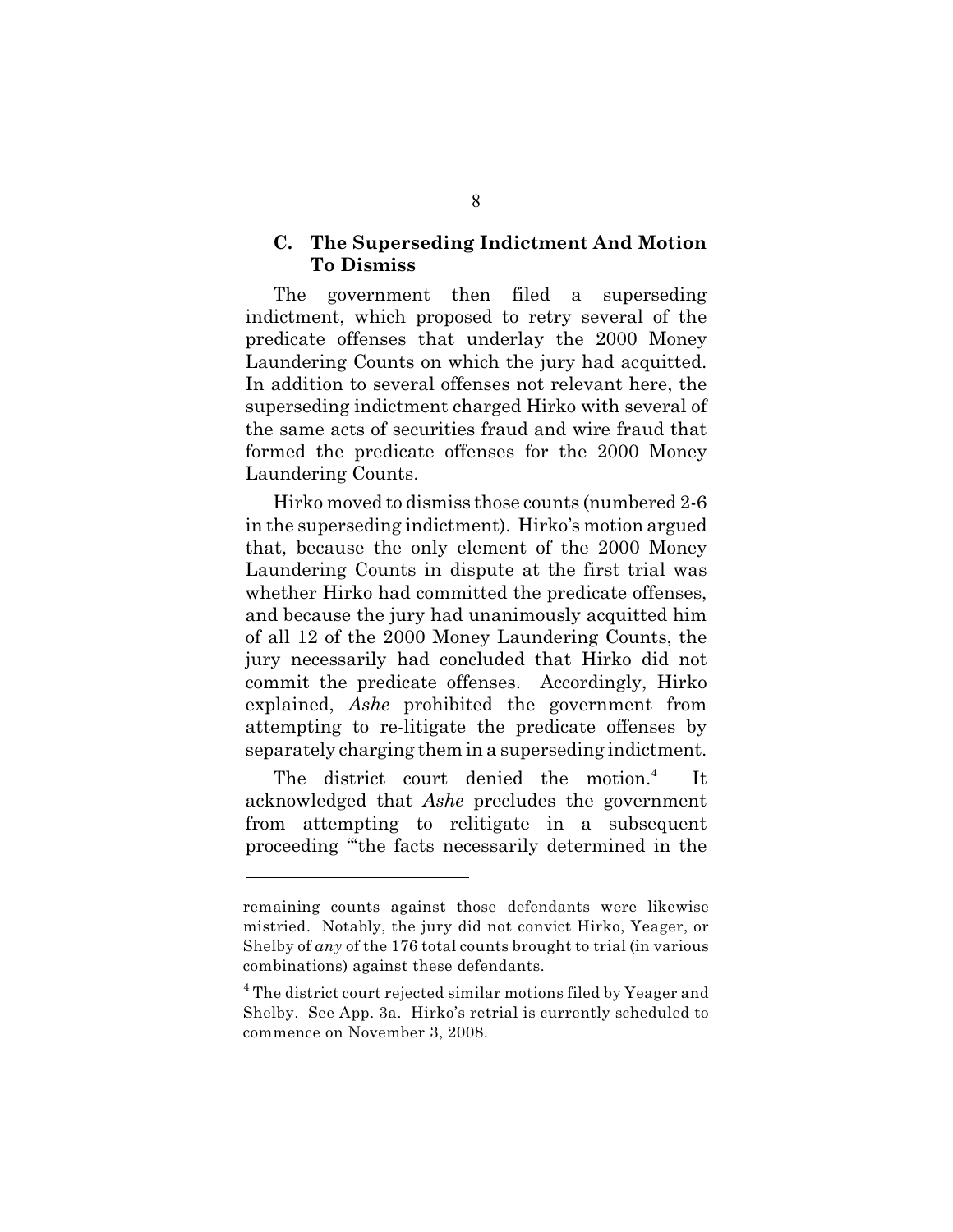former trial.'" App. 36a (quoting *United States* v. *Brackett*, 113 F.3d 1396, 1398 (5th Cir. 1997)). And it did not dispute that Hirko's only defense to the 2000 Money Laundering Counts was that he did not commit the predicate offenses. The district court nevertheless denied the motion on grounds on which the court of appeals refused to rely, which the government refused to defend on appeal, and which therefore do not merit further discussion.

#### **D. The Fifth Circuit's Decision**

Hirko appealed,<sup>5</sup> arguing that *Ashe* foreclosed the government's second attempt to prove that Hirko had committed the predicate offenses upon which the 2000 Money Laundering Counts were based. Hirko again noted that his sole defense to those charges was that he did not commit the predicate offenses and argued that, in acquitting him of the 2000 Money Laundering Counts, the jury necessarily resolved that fact in his favor. C.A. Br. 15-18, 30-39. Hirko further explained that the jury's failure to reach a verdict on other counts in the indictment – including the separately charged predicate offenses – should not affect the collateral estoppel analysis. *Id.* at 48-54. Hirko specifically directed the court of appeals to several decisions from other circuits holding that the presence of mistried counts does not alter the collateral estoppel effect of a verdict of acquittal. *Id.* at 48-49.

The government did not dispute that Hirko's sole defense to the 2000 Money Laundering Counts was that he had not committed the predicate fraud

 $5$  Because the motion to dismiss was based on double jeopardy grounds, its denial was immediately appealable under 28 U.S.C. § 1291 and the collateral order doctrine. See *Abney* v. *United States*, 431 U.S. 651, 662 (1977).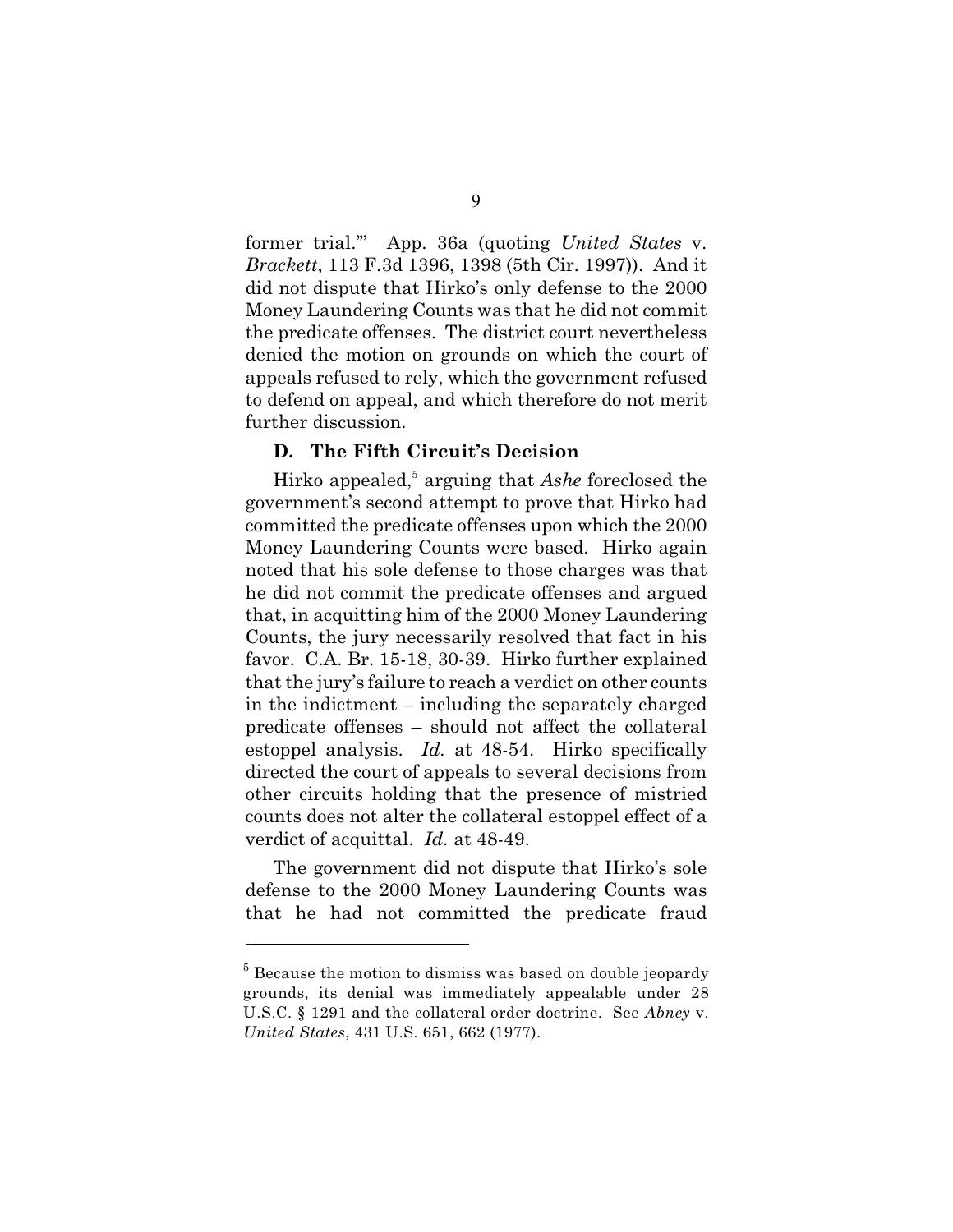offenses. Instead, the government's principal argument was that *Ashe never* applies when a jury has failed to reach a verdict on counts that are factually related to the acquitted counts. The government reasoned that, because *Richardson* v. *United States*, 468 U.S. 317, 324 (1984), held that declaration of a mistrial does not automatically bar the government from retrying its case, declaration of a mistrial precludes any examination into the collateral estoppel consequences of an acquittal that is coupled with one or more hung counts. The government also pointed to *United States* v. *Powell*, 469 U.S. 57 (1984), which held that courts should not attempt to reconcile inconsistencies between unanimous verdicts of conviction and acquittal. In the government's view, it followed from *Powell* that a court must ignore the collateral estoppel consequences of an acquittal where the jury *fails* to reach a verdict on another count.

The Fifth Circuit affirmed the denial of Hirko's motion to dismiss.<sup>6</sup> The court of appeals recognized that, "[a]fter an acquittal, *Ashe* bars the government from prosecuting defendants on a different charge 'if one of the facts *necessarily determined* in the former trial is an essential element of the subsequent prosecution.'" App. 6a (quoting *Brackett*, 113 F.3d at 1398). And with respect to Hirko, the panel expressly acknowledged that Hirko's sole defense to the 2000 Money Laundering Counts was that he did not commit the predicate offenses. App. 16a. Indeed, the court of appeals observed that Hirko had "stipulated to the other elements" of money laundering, other than the commission of the predicate acts. App. 17a.

 $6$  The court of appeals likewise affirmed the denials of Yeager's and Shelby's motions. App. 3a.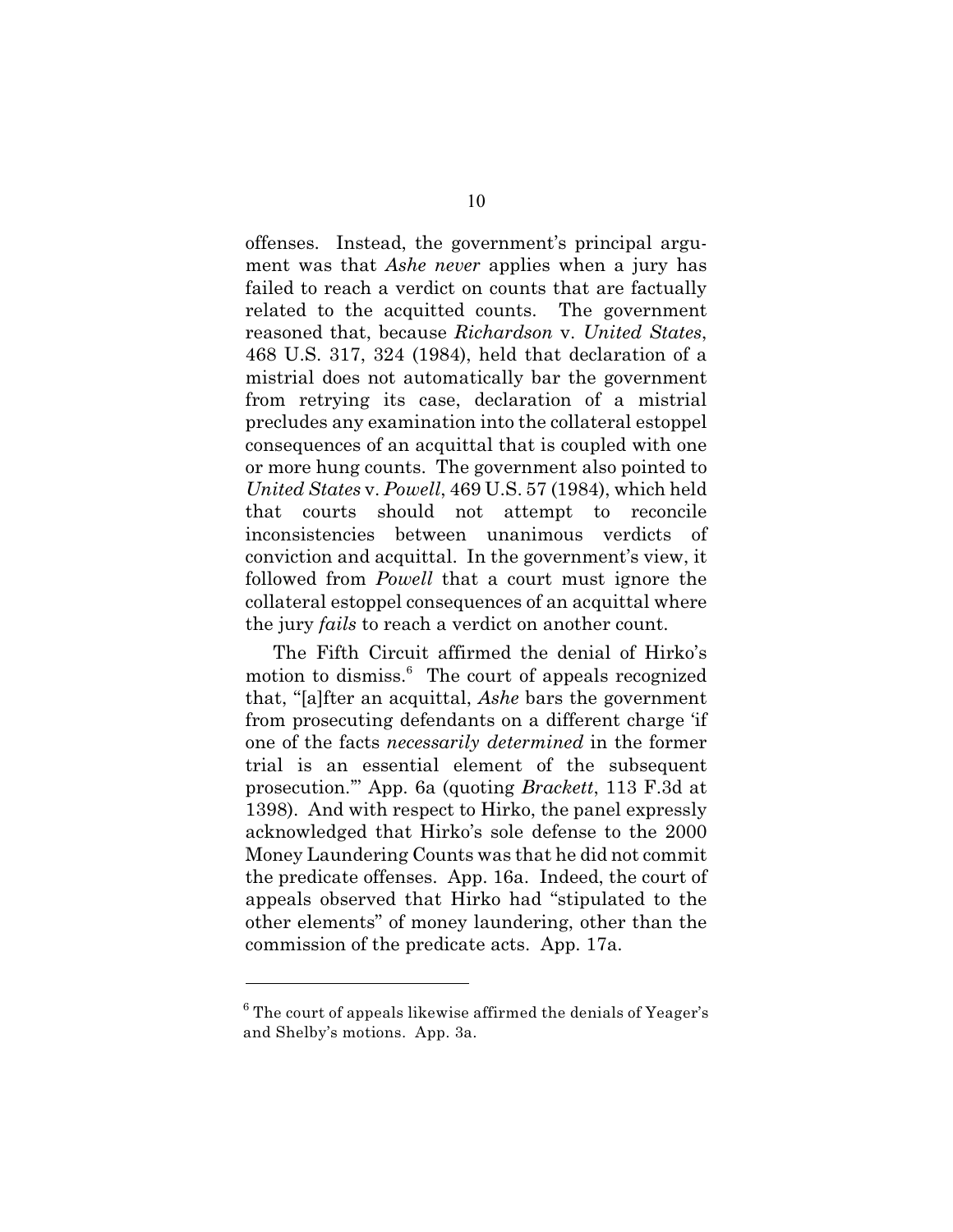Nevertheless, the court of appeals rejected Hirko's collateral estoppel argument. In so doing, the panel relied on the fact that the jury had failed to reach a verdict on the separately charged predicate offenses and speculated that the acquittals on the 2000 Money Laundering Counts might therefore have been based on mere indecision about whether Hirko had committed the predicate offenses. As the panel explained:

In addition to money laundering, Hirko was also charged with securities fraud, wire fraud, and insider trading, and the jury hung on these counts. Since it could not determine whether Hirko committed these acts, the jury then could not convict Hirko on the Money Laundering Counts and had to acquit.

App. 18a. Put another way, the court of appeals concluded that, because the jury had hung on the separately charged counts, it did not "necessarily" find that Hirko had not committed the predicate offenses when acquitting him of money laundering. Rather, the panel surmised, the jury's unanimous decision to acquit Hirko of the 2000 Money Laundering Counts might have reflected mere *indecision* about the sole disputed element, not a unanimous finding that the government had failed to prove it. App. 17a-18a.

When discussing a similar challenge brought by one of Hirko's co-defendants, the court of appeals explained at length why it thought it was legally appropriate to rely on the presence of hung counts in applying the collateral estoppel principles set forth in *Ashe*. The court held that its decision in *United States* v. *Larkin*, 605 F.2d 1360, 1370 (5th Cir. 1979), withdrawn in part on other grounds, 611 F.2d 585 (5th Cir. 1980), "requires that we consider mistried counts in our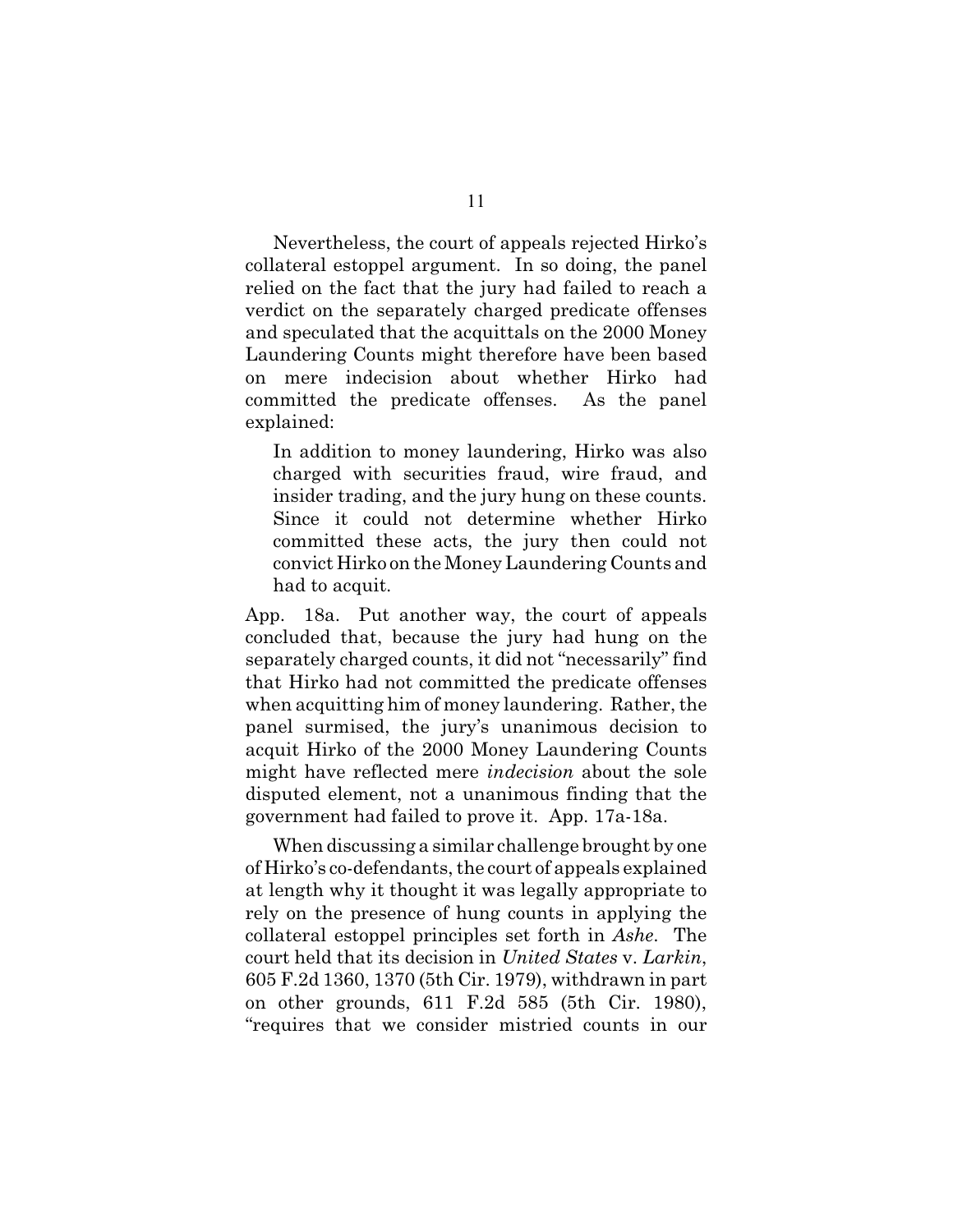collateral estoppel analysis." App. 23a. "[T]he presence of mistried counts," the court of appeals continued, "diminishes the likelihood that, in acquitting defendants on related counts, the jury made a factual determination that bars a retrial." *Ibid*.

The court of appeals declined (at least formally) to embrace the government's sweeping assertion that *Ashe* never applies to any count on which a jury has failed to reach a verdict. In particular, the court of appeals rejected the notion that *Powell* – which bars attempting to reconcile inconsistent *verdicts* (*i.e.*, acquittal and guilty) within the *same proceeding* – categorically "preclude[s] applying collateral estoppel where a jury acquitted defendants on some counts but hung on related counts." App. 26a. The court of appeals agreed with numerous other circuits that have rejected that precise argument. App. 26a (citing *United States* v. *Ohayon*, 483 F.3d 1281, 1289 (11th Cir. 2007); *United States* v. *Romeo*, 114 F.3d 141, 144 (9th Cir. 1997); *United States* v. *Bailin*, 977 F.2d 270, 276 (7th Cir. 1992); *United States* v. *Frazier*, 880 F.2d 878, 883 (6th Cir. 1989)). "[W]e concur with our sister circuits," the court of appeals explained, "that it is impossible to discern definitively why a jury hung." App. 27a.

The court of appeals expressly acknowledged, however, that its willingness even to *consider* the presence of hung counts when examining the collateral estoppel consequences of an acquittal directly conflicted with other courts of appeals: "Where we part ways with our sister circuits is that they ignored the mistried counts after they determined that *Powell* does not apply. Because our precedent dictates that we weigh mistried counts, however, we cannot do the same." App. 27a; see also *id.* n.22 ("We can only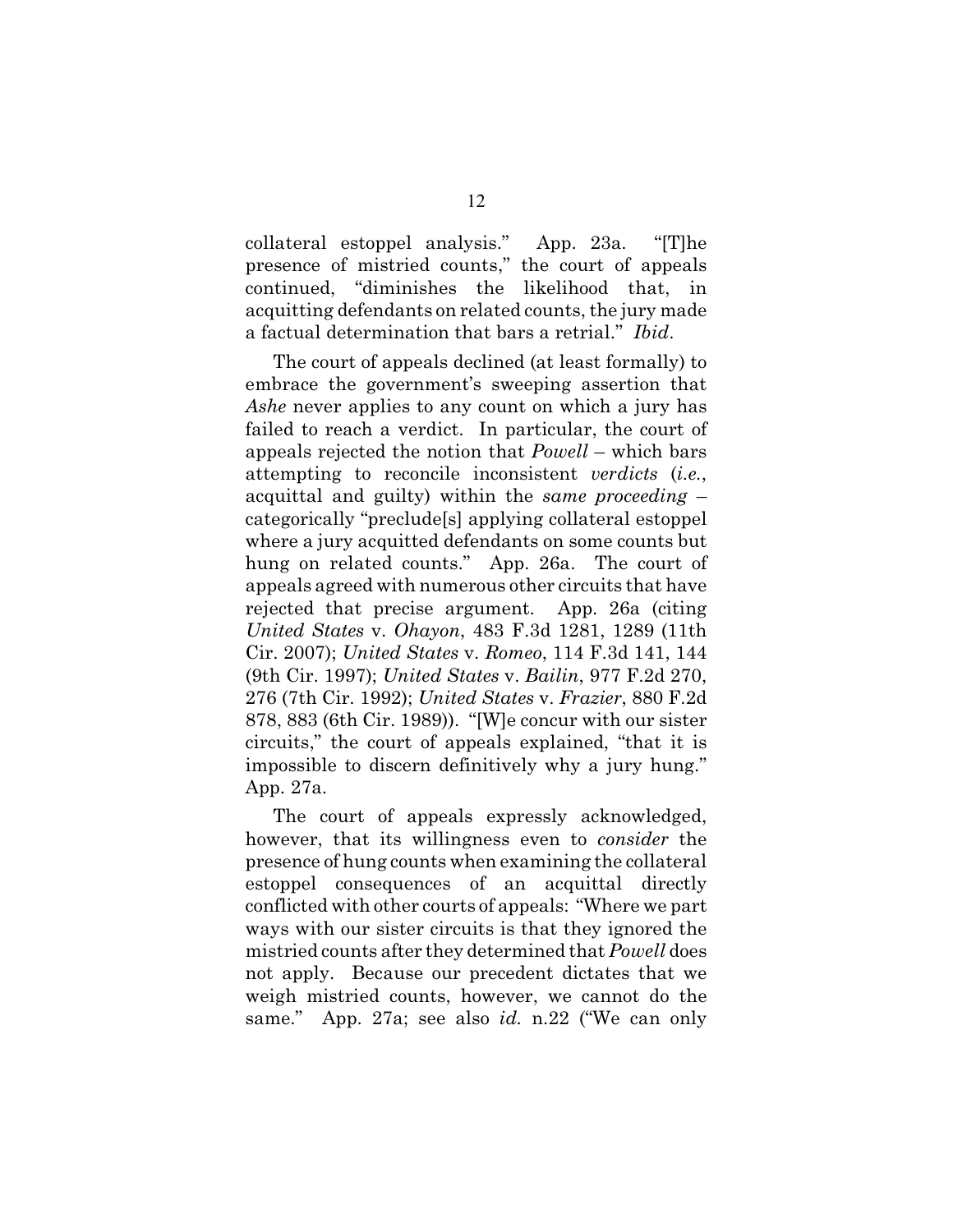speculate as to why our sister circuits did not also consider the mistried counts in [their] analysis under *Ashe*. While our precedent requires us to weigh mistried counts in determining whether collateral estoppel applies under the *Ashe* framework, the other circuits may not be similarly bound by their precedent.").

Hirko timely filed a petition for rehearing *en banc*, which was denied without comment. App. 60a-61a.

### **REASONS FOR GRANTING THE PETITION**

In *Ashe* v. *Swenson*, 397 U.S. 436, 445 (1970), this Court made clear that principles of collateral estoppel are "embodied in the Fifth Amendment guarantee against double jeopardy." Consequently, when a jury has resolved "an issue of ultimate fact" in favor of a defendant, the government cannot then re-litigate that issue in a subsequent criminal proceeding. *Id.* at 443. In application, that "requires a court to examine the record of a prior proceeding" in order to determine "whether a rational jury could have grounded its verdict upon an issue other than that which the defendant seeks to foreclose from consideration." *Id.* at 444 (citation and internal quotation marks omitted).

The facts at issue in *Ashe* perfectly illustrate the wisdom of that rule. The defendant there was charged with armed robbery of one of six participants in a poker game. *Id.* at 438. At trial, "[t]he single rationally conceivable issue in dispute before the jury" was whether the defendant had been properly identified as present at the scene. *Id.* at 445. The jury returned a verdict of acquittal, after which prosecutors tried the defendant for the armed robbery of a different participant at the same poker game. *Id.* at 439. This Court held that the "[s]traightforward application" of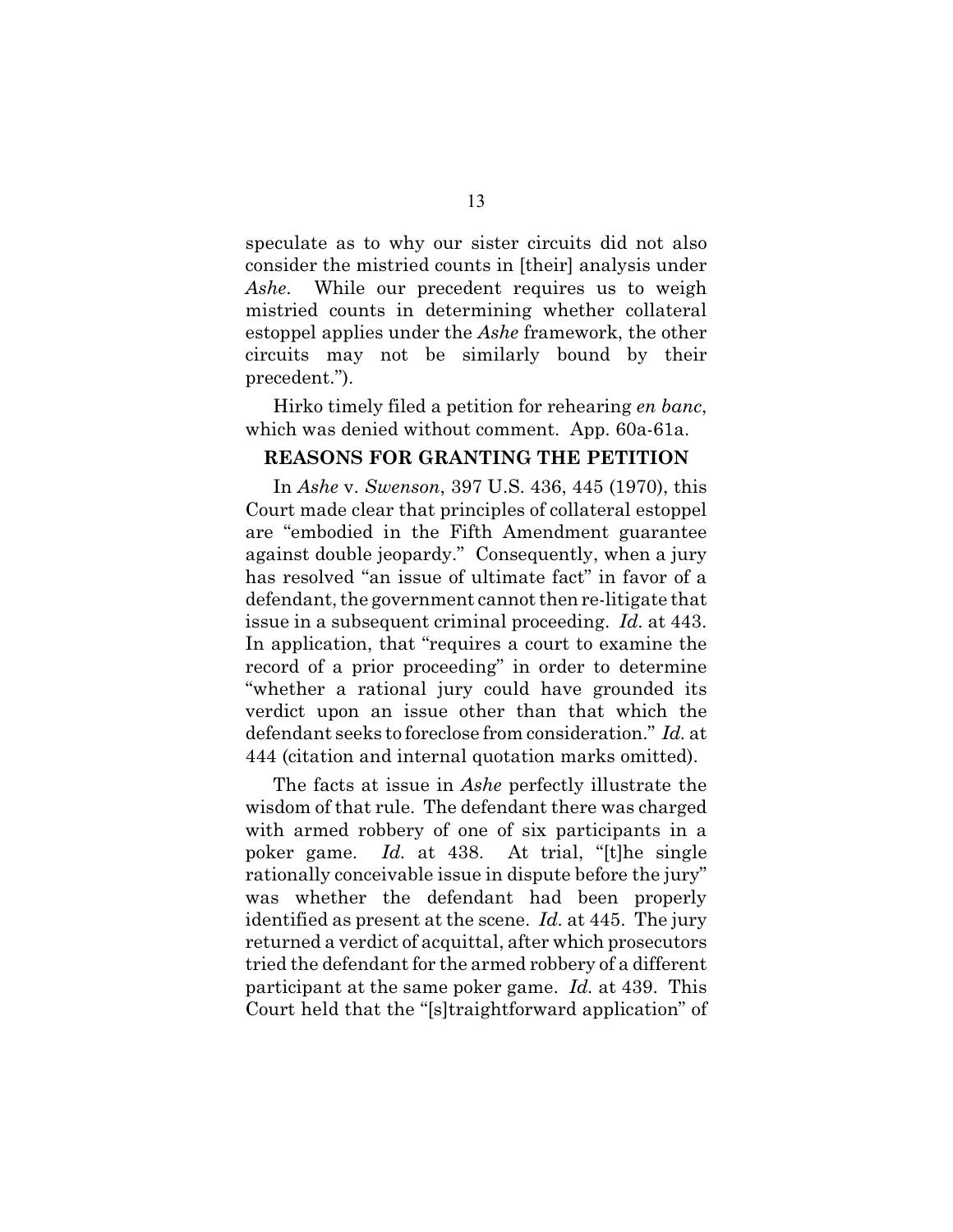collateral estoppel principles prohibited the second prosecution because the first jury had determined that the defendant was not present when the robbery took place. *Id.* at 445.

Here, as in *Ashe*, Hirko presented a single defense to the 2000 Money Laundering Counts: He did not commit the predicate offenses upon which they were premised. The court of appeals expressly acknowledged as much, yet it refused to recognize the logical import of the jury's verdicts of acquittal. Instead, it held that the government was free to re-try Hirko for the very same predicate offenses. The evident basis for its holding was that the same jury had failed to reach a verdict on the separately charged predicate offenses.

The Fifth Circuit's willingness to "weigh" the presence of hung counts when determining whether a verdict of acquittal precludes re-litigation of the sole disputed element furthers an already deep conflict among the lower courts. The majority of circuits to have considered the question have specifically held that hung counts are irrelevant as a matter of law to the collateral estoppel analysis. The Fifth Circuit recognized that fact, explaining that its analysis forced it to "part ways with [its] sister circuits." App. 27a. This Court's review is necessary to resolve that persistent conflict on a question the government has acknowledged to be of "exceptional importance." See p. 24, *infra*.

Review is also warranted to remedy the serious defects inherent in the Fifth Circuit's rule. As a practical matter, permitting courts to consider hung counts renders the protections of collateral estoppel unavailable in partial verdict cases. If a hung count is "relevant" at all, it necessarily introduces uncertainty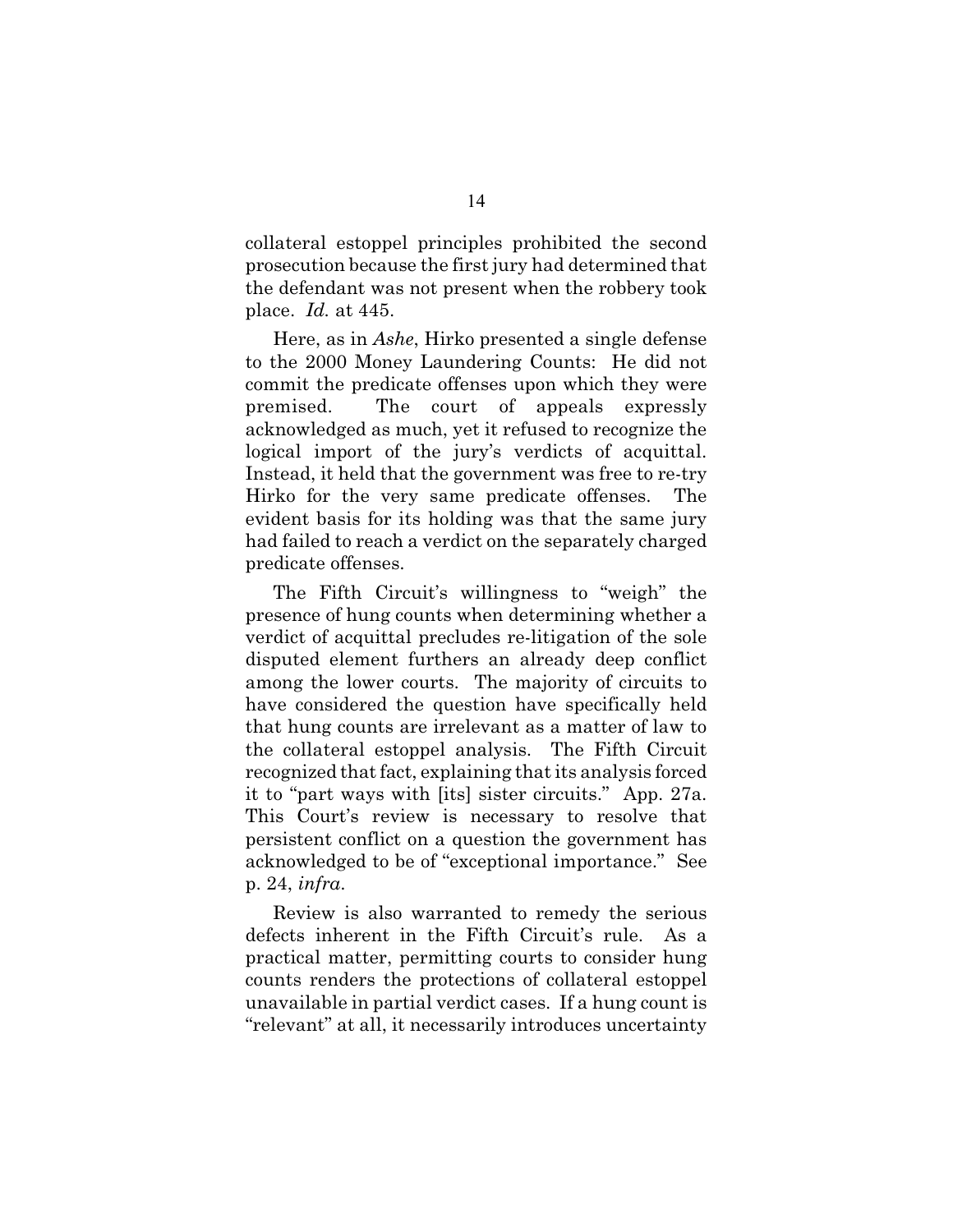as to the meaning of an acquittal and thereby suspends application of *Ashe*. Relying on hung counts also violates the long-settled understanding – confirmed in *Richardson* v. *United States*, 468 U.S. 317 (1984), and *United States* v. *Powell*, 469 U.S. 57 (1984) – that a jury's failure to reach a verdict is, for purposes of the Double Jeopardy Clause, a "non-event."

There is another way to interpret the Fifth Circuit's opinion, but that reading renders the decision so patently erroneous as to warrant summary reversal. Arguably, the Fifth Circuit denied Hirko's appeal without regard to the presence of hung counts because, in its view, the jury's acquittal on the 2000 Money Laundering Counts might have been based on mere *indecision* as to whether Hirko committed the predicate offenses. App. 18a. Such a rule – specifically, that a jury may acquit a defendant because it *cannot agree* whether the defendant is guilty of the sole disputed element – violates even the most basic understanding of a jury's function (not to mention the actual instructions the jury here received). If a jury cannot agree on a disputed element, it must *hang*; conversely, a verdict of *acquittal* can mean only that the jury has unanimously resolved that element in the defendant's favor. To our knowledge, no federal court – other than the panel in this case – has ever held otherwise, and at least two Circuits have expressly repudiated the rationale invoked by the panel. If the court below in fact acted on that legally untenable premise, its decision should be summarily reversed.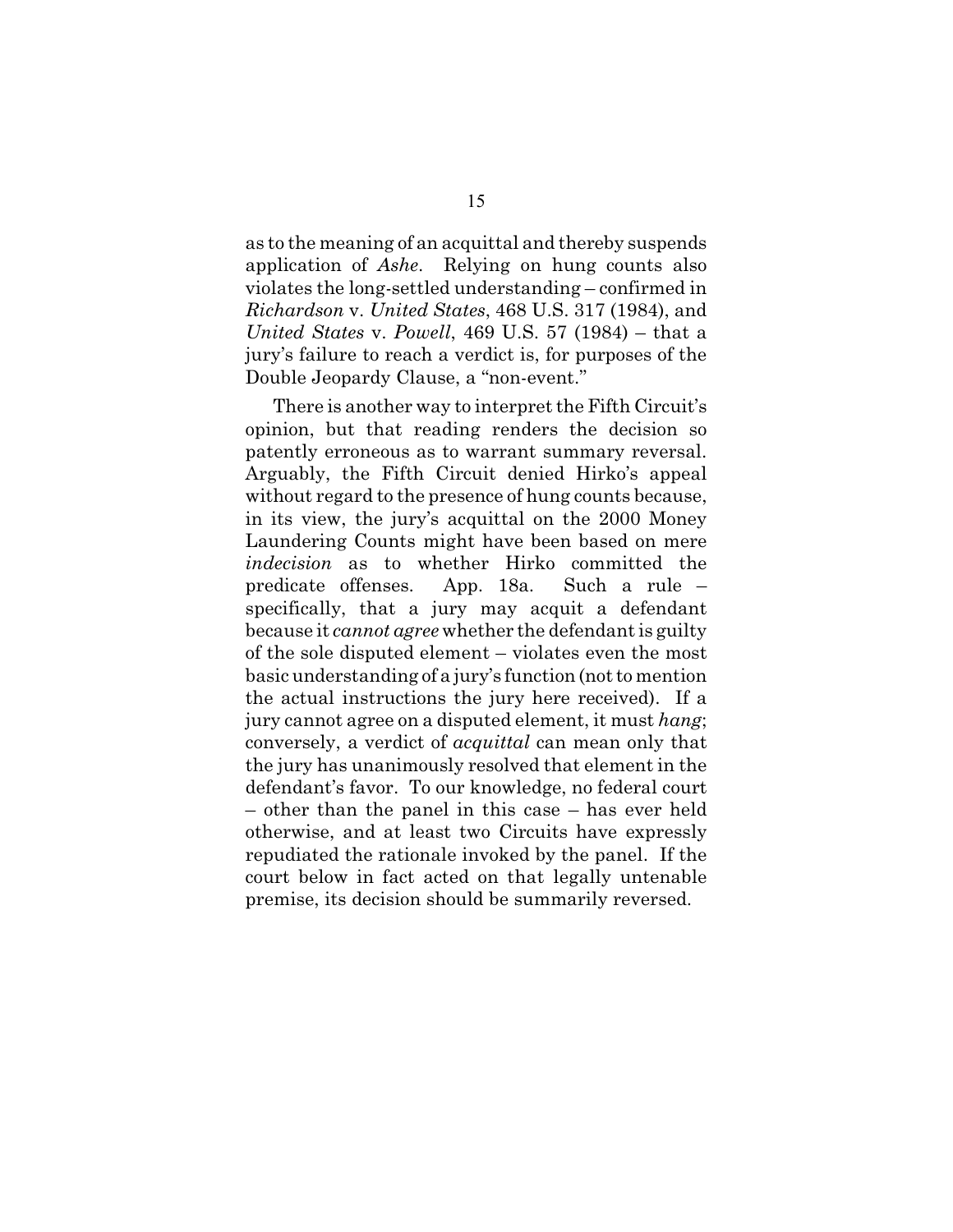**I. The Decision Below Deepens A Conflict Among The Lower Courts And Erroneously Permits The Government To Relitigate Questions A Jury Has Unanimously Determined In A Defendant's Favor.**

### **A. The Fifth Circuit's Decision Squarely Conflicts With Those From Several Other Circuits And One State High Court.**

This Court should grant review to resolve the deep split among the lower courts over the application of *Ashe* to partial verdicts of acquittal – *i.e.*, verdicts where a jury acquits on some counts and hangs on others. Four federal courts of appeals and one state high court have specifically held that the presence of mistried counts does not affect the collateral estoppel consequences of a jury's verdict of acquittal. The Fifth Circuit, however, concluded that courts must "weigh" the mistried counts to determine whether they limit the collateral estoppel consequences of an acquittal. App. 27a-28a. In so holding, the Fifth Circuit expressly "part[ed] ways with" the majority rule and adopted the minority position followed by only two other circuits.

1. The Sixth, Seventh, Ninth, and Eleventh Circuits – plus the Court of Appeals of Maryland – have specifically held that the presence of mistried counts is irrelevant to the collateral estoppel effect afforded to a verdict of acquittal. In *United States* v. *Ohayon*, 483 F.3d 1281, 1282 (11th Cir. 2007), the defendant was charged with "conspiracy to possess with intent to distribute and attempt to possess with intent to distribute \* \* \* ecstasy." Ohayon's sole defense "was that he was unaware of the contents of the bags" that were in his possession when he was arrested. *Ibid.* The jury "acquitted Ohayon of the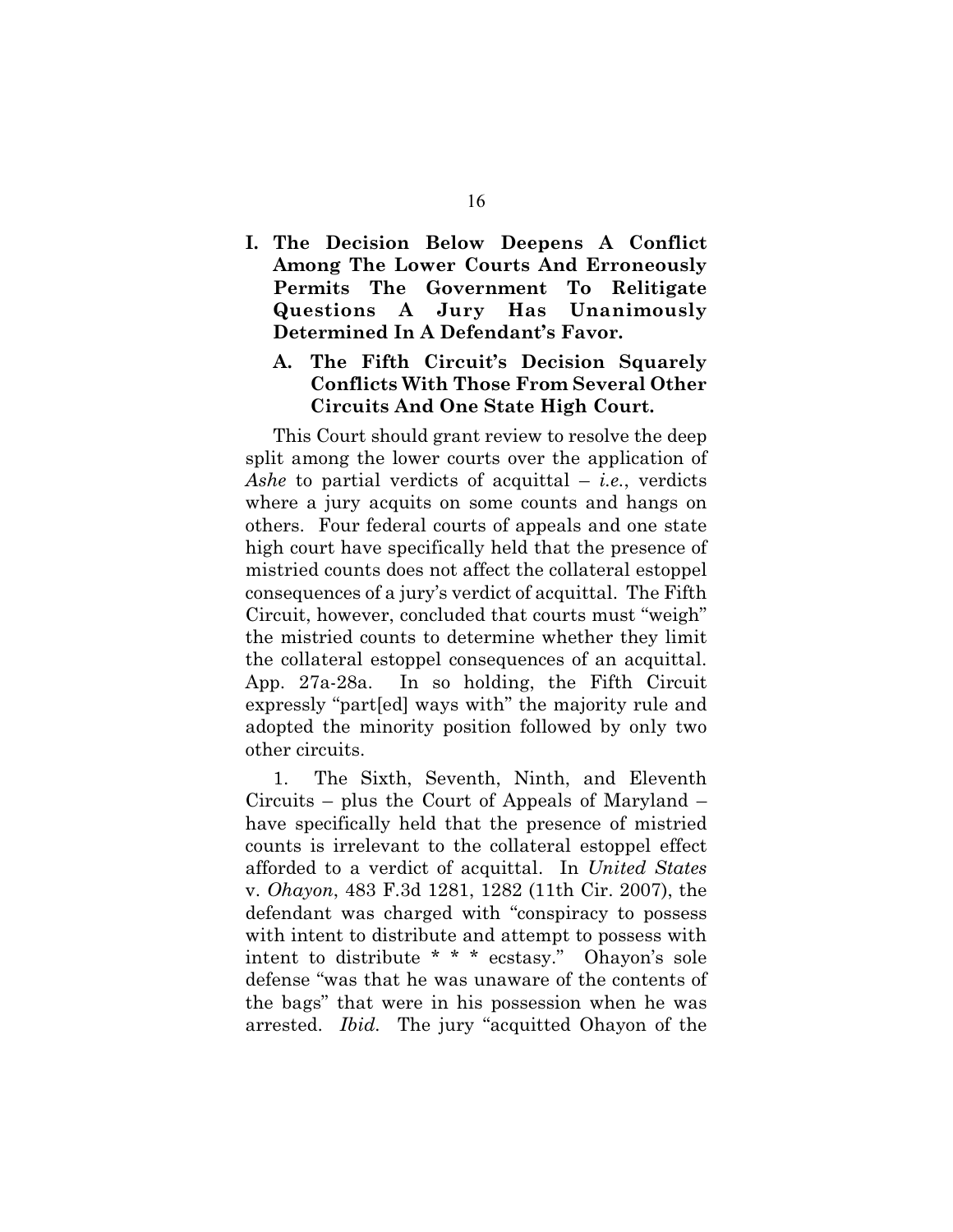attempt count but was unable to reach a unanimous verdict on the conspiracy count." *Ibid.* The government then sought to retry Ohayon on the conspiracy charge, and he moved to dismiss that count under *Ashe*. The district court granted the motion, concluding that the jury's acquittal reflected its unanimous conclusion that Ohayon was not aware of the bags' contents and that such knowledge was an essential component of the government's conspiracy allegation.

The Eleventh Circuit affirmed. Recognizing that "the application of collateral estoppel to a partial verdict \* \* \* is an issue that has divided not only our sister circuits but panels of our circuit as well," *ibid.*, the court flatly rejected the government's claim that the mistried count cast doubt on the basis of the jury's verdict of acquittal. The court explained that

the failure of a jury to reach a verdict is not a decision; *it is a failure to reach a decision.* A partial verdict does not comprise two decisions that we must try to reconcile, because *the mistried count is not a decision for which we can discern, or to which we can impute, a single, rational basis.* The very essence of a mistried count is that the jury failed to reach agreement.

*Id.* at 1289 (emphasis added).<sup>7</sup>

 $\frac{7}{7}$  Notably, the Eleventh Circuit held that this conclusion was compelled by *United States* v. *Larkin*, 605 F.2d 1360 (5th Cir. 1979), upon which the Fifth Circuit here relied to reach precisely the opposite result. Compare 483 F.3d at 1289 ("*Larkin* settles the issue") with App. 23a ("*Larkin* requires that we consider mistried counts in our collateral estoppel analysis").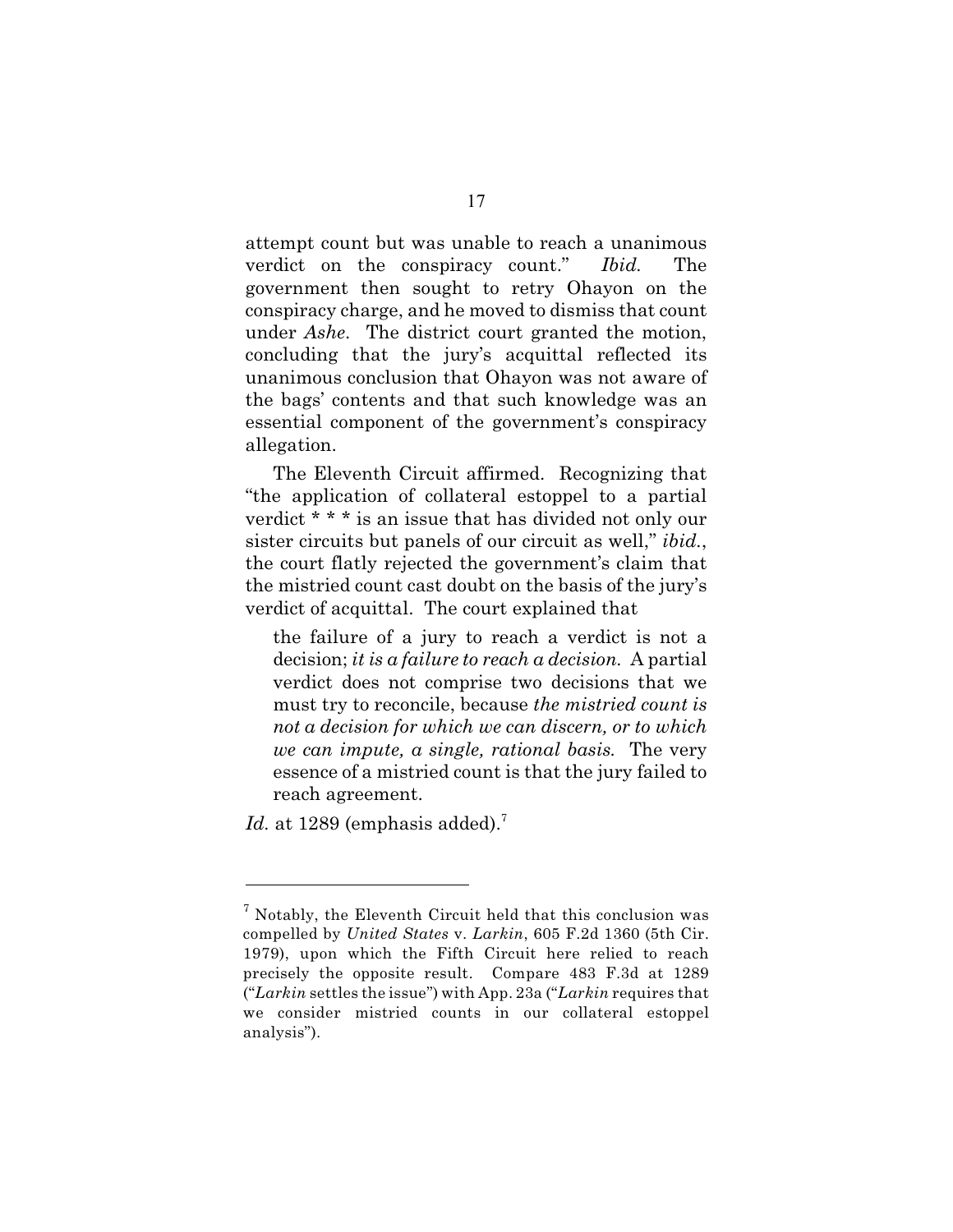Likewise, in *United States* v. *Romeo*, 114 F.3d 141, 142 (9th Cir. 1997), the defendant presented a single defense to a two-count indictment charging importation of marijuana and possession with intent to distribute. "The only contested element, and the only contested issue argued to the jury, was \* \* \* whether or not [Romeo] knew that there was marijuana in the car" that he was driving when arrested. *Ibid.* The jury acquitted Romeo of the possession charge but hung (11- 1 in favor of acquittal) on the importation count. *Ibid.* Romeo moved for a verdict of acquittal on the importation count, arguing that *Ashe* barred retrial. *Ibid.* The district court denied the motion, but the Ninth Circuit reversed. The court of appeals refused to rely on the presence of the hung count to diminish the collateral estoppel consequences that followed from the jury's unanimous verdict of acquittal on the possession count: "Because there are so many variable factors which can cause a jury not to reach a verdict, we will not speculate on why the jury could not agree. The inquiry under *Ashe* is what the jury actually decided when it reached its verdict, *not on why the jury could not agree on the deadlocked count*." *Id.* at 144 (emphasis added).

The Sixth Circuit also follows this rule. In *United States* v. *Frazier*, 880 F.2d 878, 883 (6th Cir. 1989), the court explained that "[n]o \* \* \* inconsistency is necessarily present \* \* \* when a jury acquits on some charges and fails to agree on others. Both the acquittal and the failure to agree could result from a number of factors, none of which makes the verdict inconsistent or the jury's actions irrational." Accordingly, it held that *Ashe* precluded retrial of a count of making false entries in bank records (on which the jury had hung), where the jury had acquitted the defendant of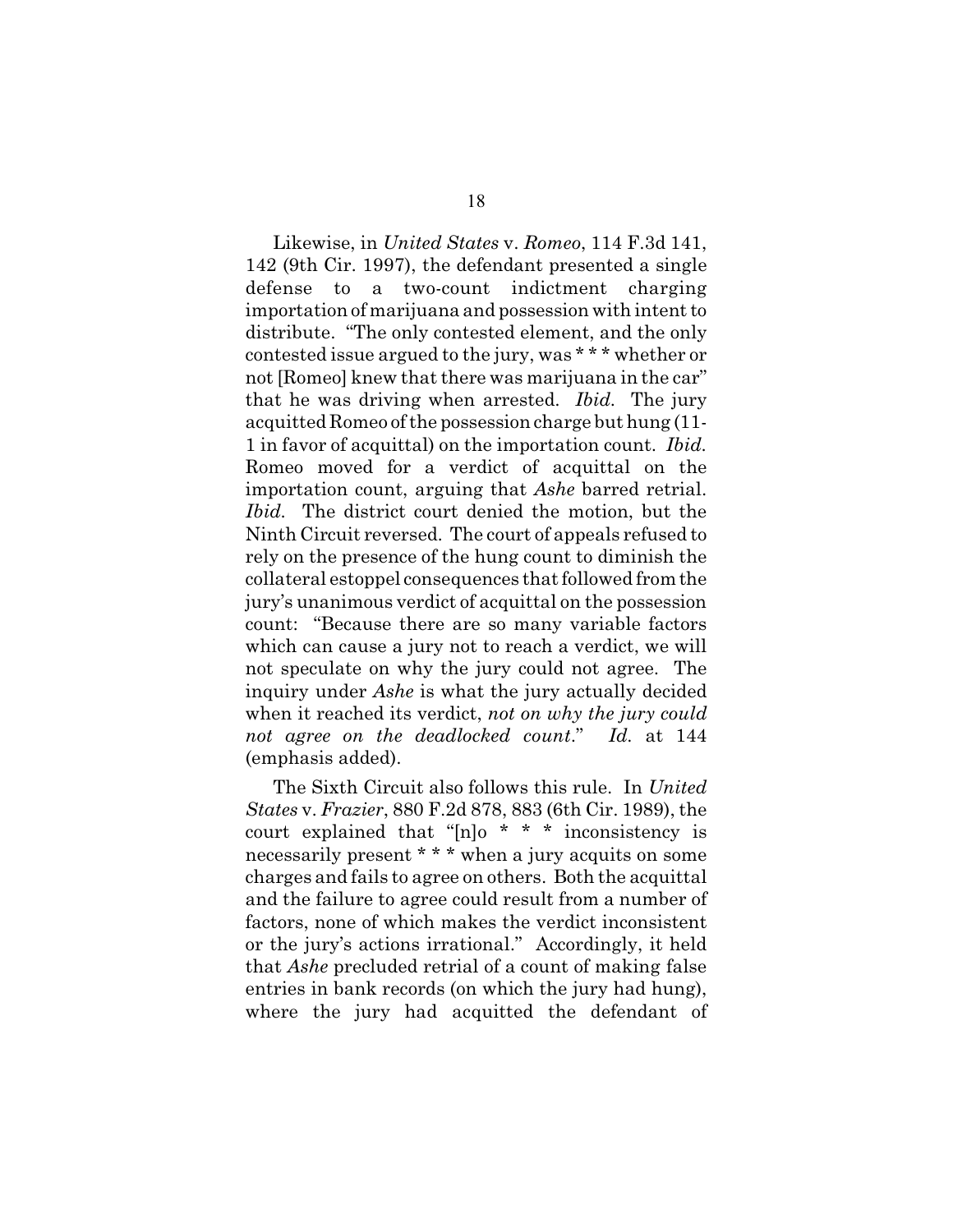misapplication of funds and the sole defense to both charges was that the defendant lacked intent to defraud. *Id.* at 885-886.

The Seventh Circuit likewise has adopted the majority rule, although it cast its rule as a question of "direct" rather than "collateral" estoppel: "In a retrial of a mistried count in a multicount indictment, does direct estoppel bar the government from relitigating issues that were necessarily and finally decided in the defendant's favor by reason of the jury's partial acquittal on other counts? We hold that it does." *United States* v. *Bailin*, 977 F.2d 270, 276 (7th Cir. 1992); see also *id.* at 280 ("[T]he 'jury's failure to reach a verdict [is] too inconclusive to qualify as inconsistent' for the purposes of issue preclusion.") (quoting Anne B. Poulin, *Collateral Estoppel in Criminal Cases*, 58 CINN. L. REV. 1, 44 n.12 (1989)). And at least one state high court also has held that the federal Constitution precludes the government from relying on mistried counts to evade the collateral estoppel consequences of an acquittal. See *Ferrell* v. *State*, 567 A.2d 937, 944 (Md. 1990) ("There is no question that those verdicts [of acquittal] do constitute a valid determination of issues of ultimate fact. Because the jury's failure to agree [on other counts] did not decide any facts, it did not make the validity of that determination questionable.").

2. In stark contrast, three circuits hold that a court must consider the presence of hung counts when evaluating the collateral estoppel consequences afforded to an acquittal under *Ashe*. In the decision below, the Fifth Circuit held that it must "weigh" the mistried counts, expressly acknowledging that its holding forced it to "part ways with [its] sister circuits." App. 23a, 27a. The court of appeals conceded that the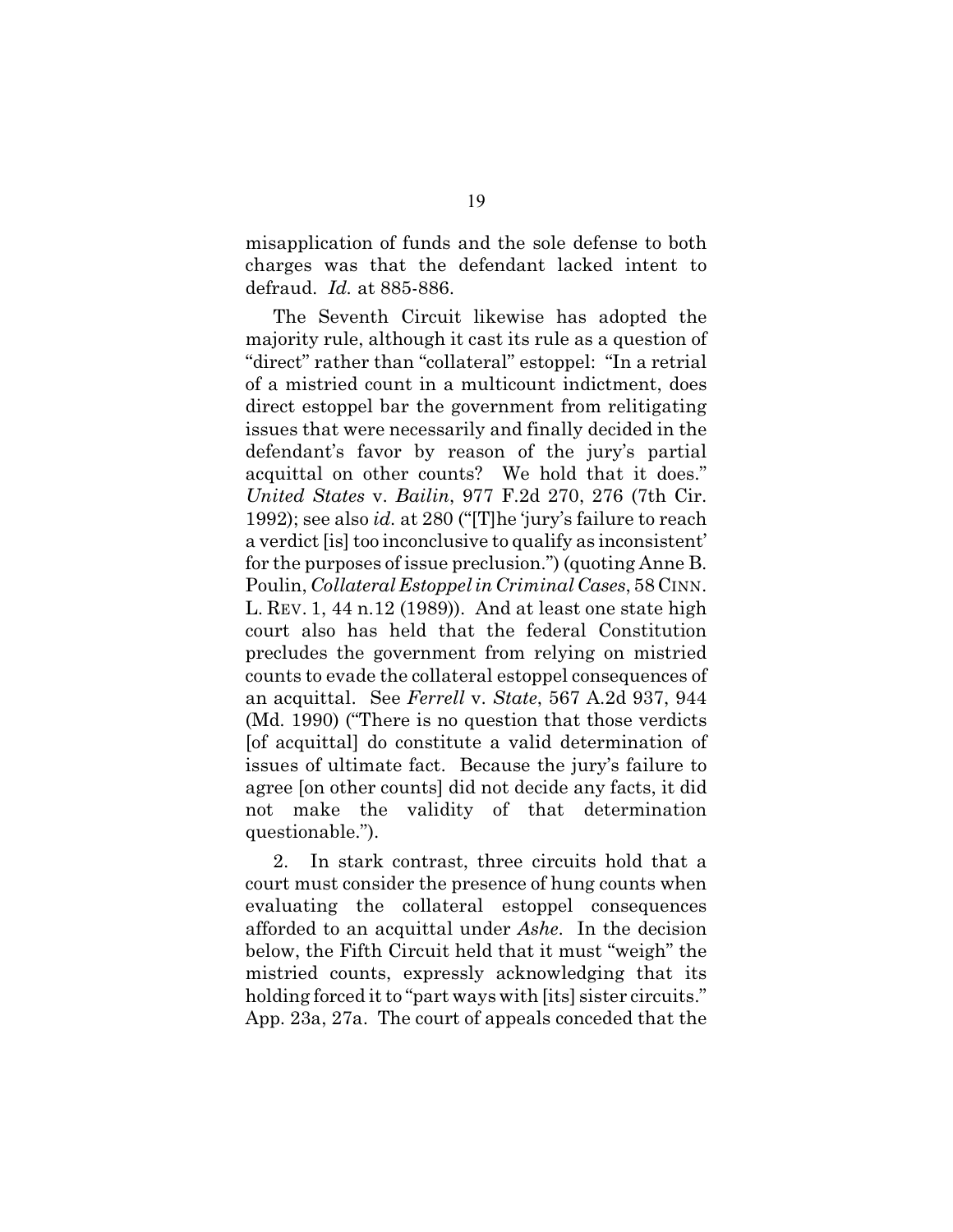only disputed fact with respect to the 2000 Money Laundering Counts was whether Hirko had committed the predicate offenses. App. 16a ("At trial, Hirko stipulated to having engaged knowingly in monetary transactions involving more than \$10,000. Both parties also acknowledged that the bulk of the funds involved in the transactions underlying the [2000] Money Laundering Counts came from Hirko's sale of Enron stock in 2000."). Nor did the court of appeals dispute that the jury was authorized to convict Hirko of the 2000 Money Laundering Counts if it determined that he had committed *any* of the predicate offenses. Relying on the hung counts, however, the court of appeals held that the jury's unanimous acquittal on all 12 of the 2000 Money Laundering Counts did not preclude the government from retrying Hirko on the predicate offenses.

The effect of the hung counts on the Fifth Circuit's analysis cannot be overstated. The court relied on the hung counts to conclude that the acquittals on the 2000 Money Laundering Counts might simply have reflected the jury's failure to agree as to the lone disputed element of those charges. As we explain below (pp. 28- 31, *infra*), the proposition that a jury can acquit (rather than hang) if it is simply undecided about an element is manifestly erroneous. Thus, the Fifth Circuit's effort to account for the presence of the hung counts did not just shade its analysis of the acquittals, it led it to elide the crucial distinction between an acquittal and a hung jury.

The D.C. Circuit also follows the minority rule embraced by the court below. In *United States* v. *White*, 936 F.2d 1326, 1327 (D.C. Cir. 1991), the defendant was charged with possession of "an unlawfully issued birth certificate with the intent to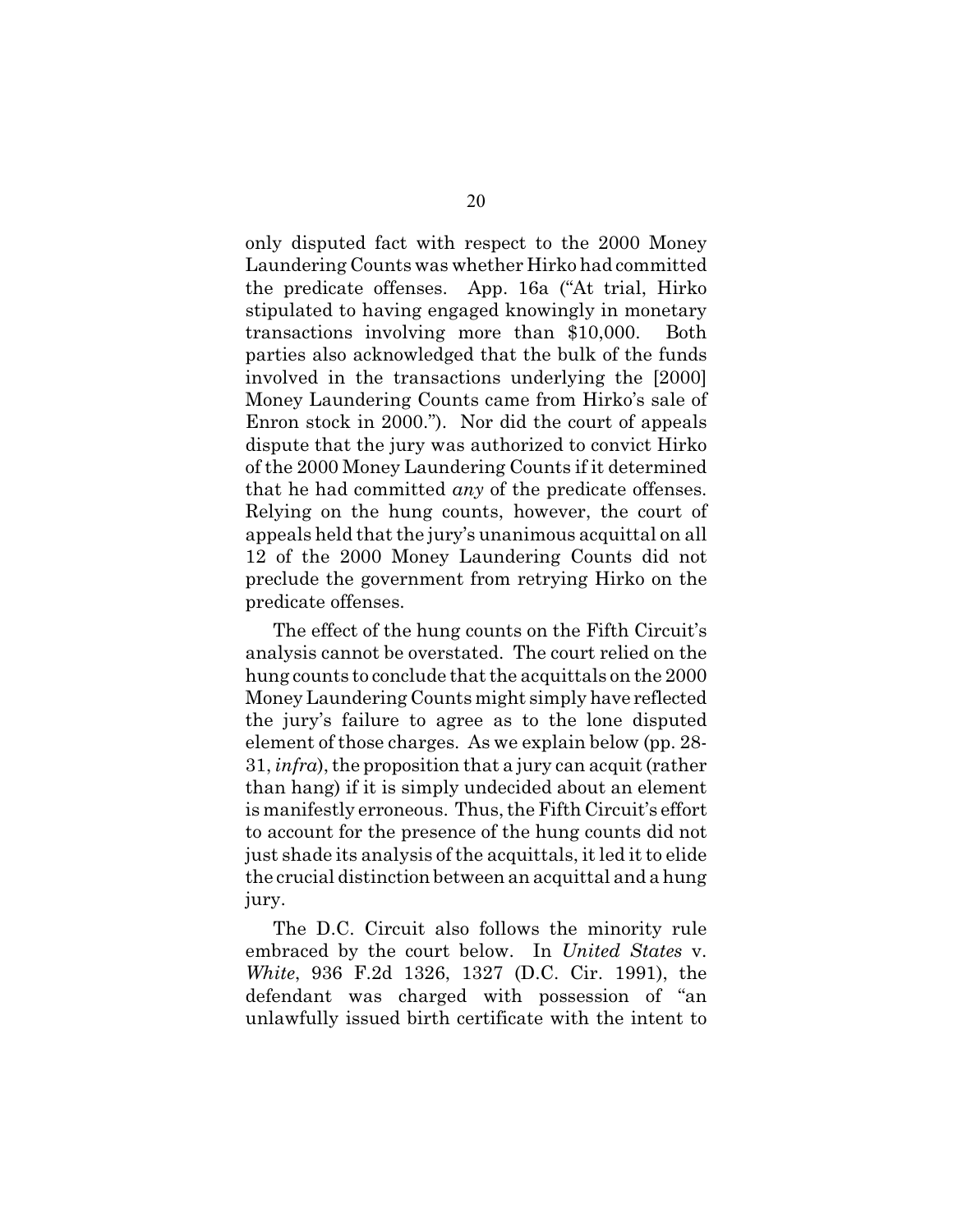defraud the United States" and making false statements in support of a passport application. "At trial, \* \* \* the defendant did not deny committing the acts charged," disputing only whether he had knowledge of the applicant's true identity and therefore formed the fraudulent intent necessary to commit both offenses. *Id.* at 1328. The jury acquitted the defendant of the possession count but hung on the false-statement count. The government then obtained a superseding indictment re-charging the falsestatement count and charging additional (factually overlapping) offenses. The defendant unsuccessfully moved to dismiss those counts under *Ashe*.

The D.C. Circuit affirmed. The court refused to "read the implications of the appellant's acquittal" on the possession charge to preclude retrial, expressly relying on the fact that the jury had hung on the falsestatement count:

The finding that the defendant believed Linden to be Baldwin would have extended to and controlled the verdict on the second count and the jury would have found that the defendant did not wilfully make a false statement in the passport application. Since the jury reached no verdict on the passport count, it must have based the Count I acquittal on a finding other than that which the appellant urges.

#### *Id.* at 1329.

The First Circuit also appears to have adopted the minority rule. In *United States* v. *Aguilar-Aranceta*, 957 F.2d 18, 21 (1st Cir. 1992), the defendant was charged with one count of importation of cocaine and one count of possession with intent to distribute. At trial, the government's sole theory of guilt on both charges was that the defendant knew the packages in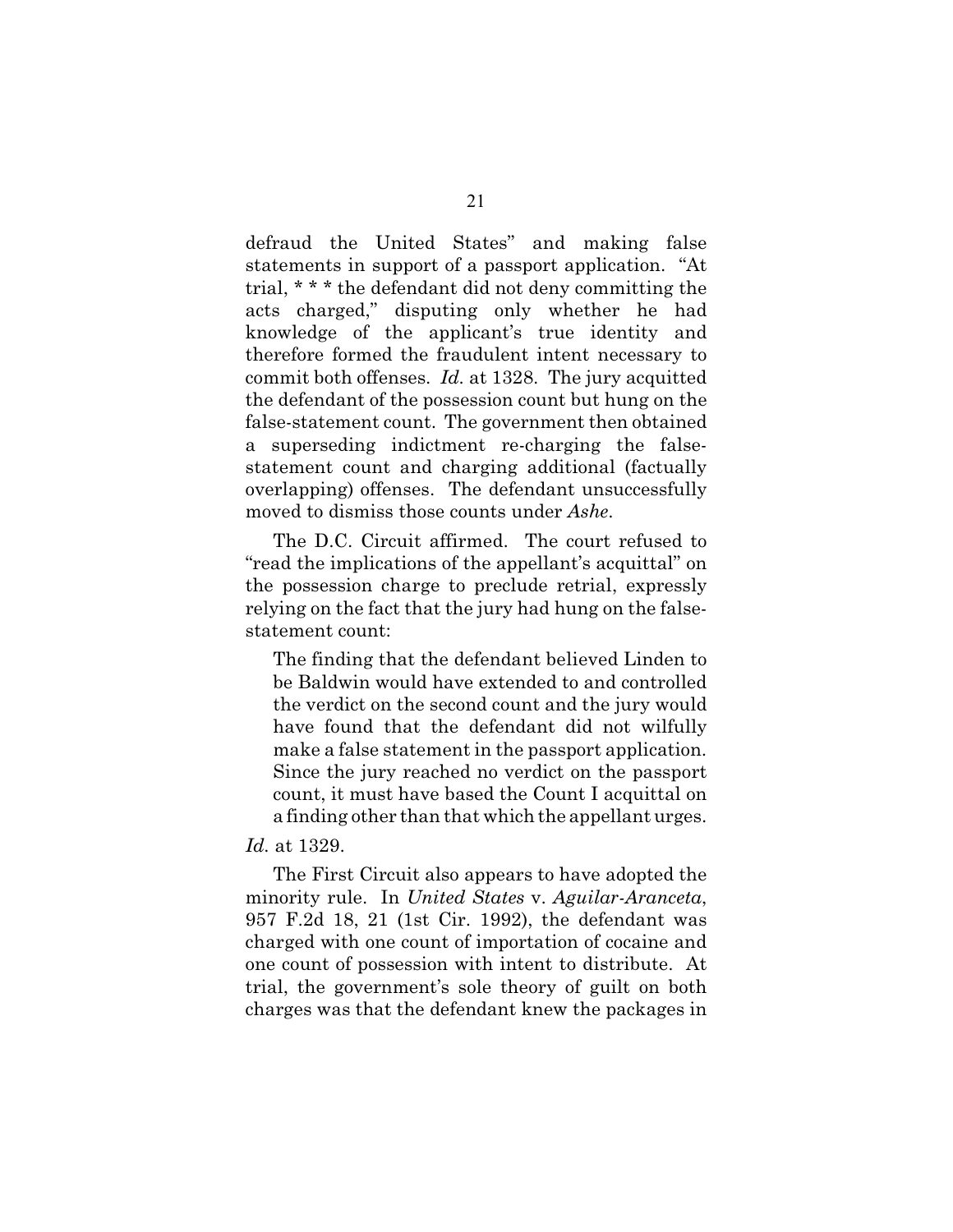question contained drugs when she retrieved them from the Post Office. *Id.* at 24. The jury acquitted the defendant on the importation count but hung on the possession count. The defendant moved to dismiss the possession count under *Ashe*, arguing that the jury necessarily concluded that she did not know the packages contained drugs. The district court denied the motion.

The First Circuit affirmed, concluding that the "[f]irst and foremost" "flaw[] in defendant's arguments" was that the presence of the hung count belied the notion that the jury had necessarily concluded the defendant was unaware of the package's contents. *Ibid.* "[I]f the jury acquitted the defendant on count two [importation] based on a determination that she had no knowledge as to the contents of the packages," the court explained, "it seems to us that an acquittal as to count one [possession] would have necessarily followed since knowledge as to the contents of the packages is an element of the offense of possession with intent to distribute." *Ibid.*

3. As explained above, the majority of circuits to have specifically addressed the question (plus at least one state high court) have held that hung counts are not relevant to the collateral estoppel analysis prescribed by *Ashe*. But the weight of opinion is even more strongly against the minority position adopted below. That is because there is no meaningful difference between holding that hung counts must be "weighed" in the collateral estoppel analysis and a *de facto* rule that collateral estoppel is categorically inapplicable to partial verdicts. If the hung count is relevant *at all*, it will *necessarily* create uncertainty regarding the basis for the verdict of acquittal. Any time a jury returns a partial verdict, the government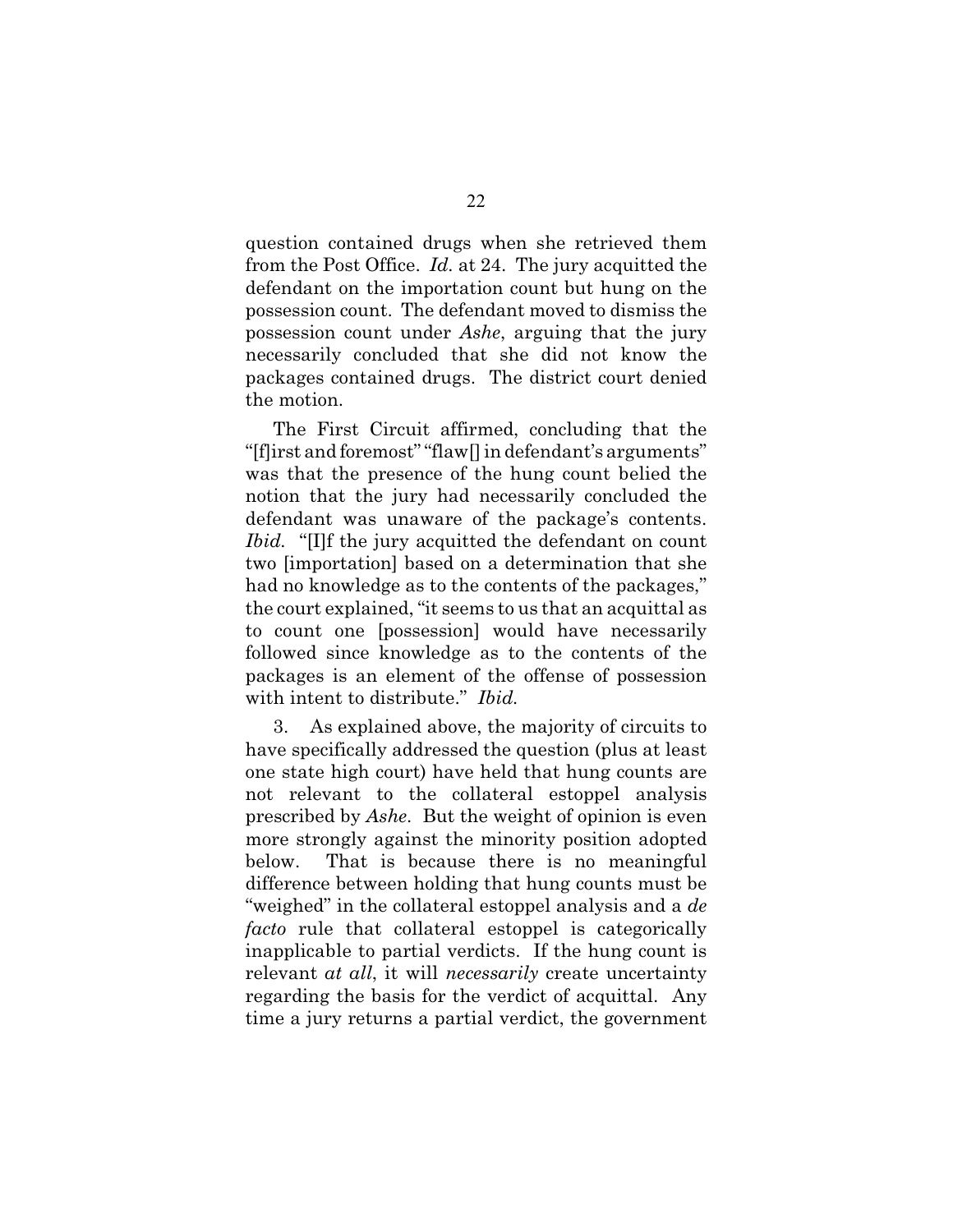will be able to claim (as it did here) that, because the jury failed to reach a verdict on the factually overlapping hung count, the jury must have based its acquittal on something other than the rationale that would preclude further prosecution.

Properly understood, then, the Fifth Circuit's rule is tantamount to holding that *Ashe* is a dead letter in partial verdict cases. In addition to those courts that have specifically held that hung counts are irrelevant to the collateral estoppel analysis, at least two more courts have rejected a categorical ban on applying *Ashe* to partial verdicts. See *United States* v. *Mespoulede*, 597 F.2d 329, 336-337 (2d Cir. 1979); *United States* v. *Felder*, 548 A.2d 57, 66 (D.C. 1988) ("[T]he fact that the original determination was in a multi-count indictment, part of which remains unresolved by the jury, is no *per se* bar to application of collateral estoppel."). Thus, among the increasingly large number of courts that have considered the application of *Ashe* to partial verdict cases, the Fifth Circuit is among the small minority that permit the government to evade the collateral estoppel consequences of an acquittal.

4. Finally, there can be no doubt regarding the existence and importance of this conflict, because the United States has recently acknowledged as much. Just last year, the United States urged the Eleventh Circuit to grant *en banc* review of the panel's opinion in *Ohayon*, arguing that the D.C. Circuit's decision in *White* and the First Circuit's decision in *Aguilar-Aranceta* correctly considered hung counts when applying *Ashe* to a partial verdict. See U.S. Pet. for Reh'g and Reh'g En Banc at 12, *United States* v. *Ohayon*, 483 F.3d 1281 (11th Cir. 2007) (No. 05-17045). It is not surprising, then, that the government never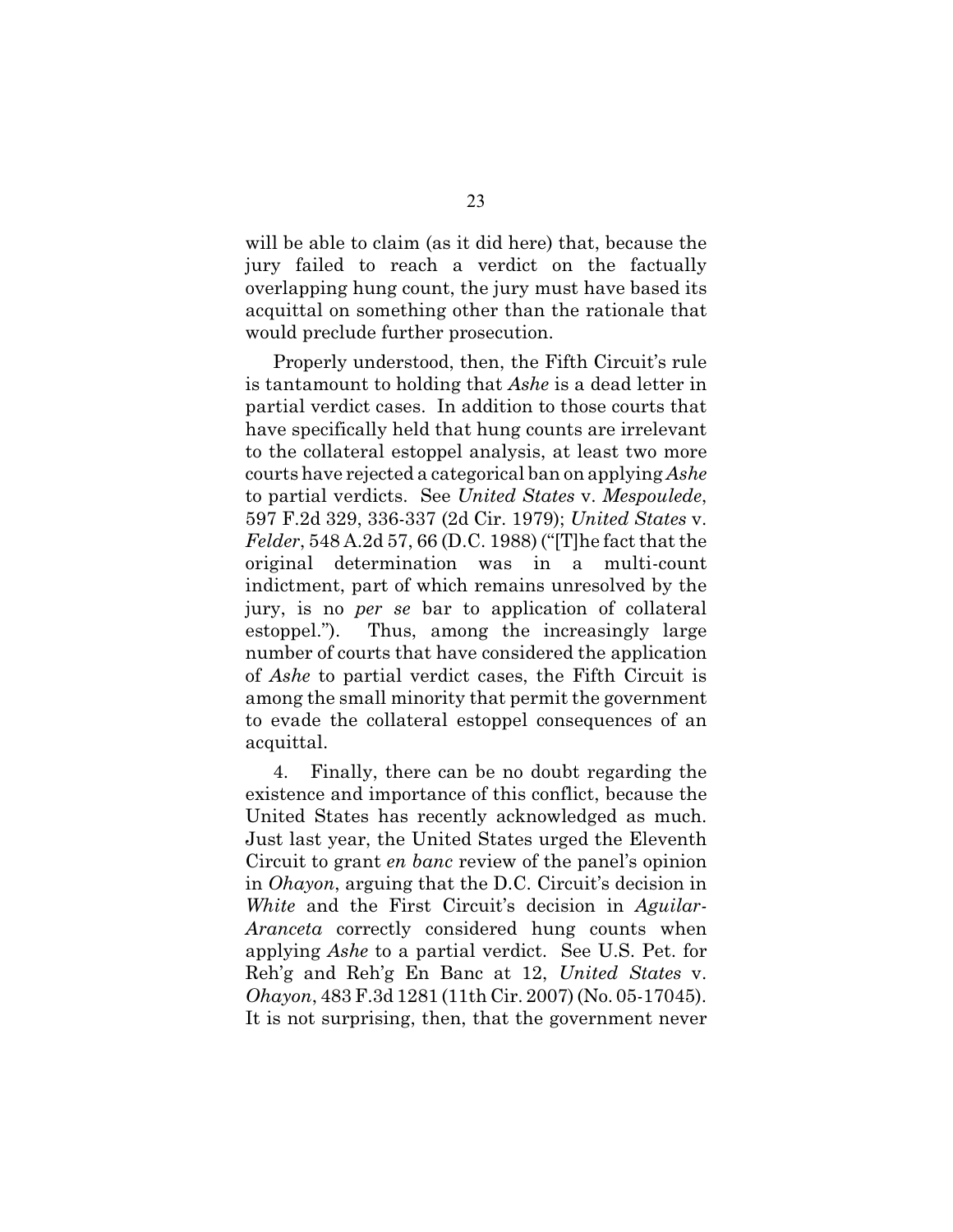challenged the panel's statement that this question has divided the circuits, 483 F.3d at 1290.

What is more, the government recognized that this issue is one of "exceptional importance." *Ohayon* Reh'g Pet. at i. On that point we are in complete agreement: Whether the presence of hung counts should affect – or, as the government would have it, eviscerate – the application of *Ashe* is a question of tremendous significance. Juries reach partial verdicts on a virtually daily basis, and, as the cases described above illustrate, the issue has arisen with some frequency in recent years.

Moreover, as this Court and many commentators have recognized, the collateral estoppel principles set forth in *Ashe* (and recognized at least since Justice Holmes' opinion in *United States* v. *Oppenheimer*, 242 U.S. 85 (1916)), provide an essential complement to the traditional double jeopardy framework under *Blockburger* v. *United States*, 284 U.S. 299 (1932). See, *e.g.*, *United States* v. *Dixon*, 509 U.S. 688, 705 (1993) (rejecting argument that government must bring prosecutions for the "same conduct" simultaneously, in part because *Ashe* protects against relitigation "where the Government has *lost* an earlier prosecution involving the same facts"); Anne Bowen Poulin, *Double Jeopardy Protection From Successive Prosecution: A Proposed Approach*, 92 GEO. L.J. 1183, 1214 (2004) ("[*Blockburger*] is too easily circumvented in the modern era of numerous duplicative offenses.").

#### **B. The Decision Below Is Wrong.**

This Court's review is also necessary to remedy the serious defects inherent in the Fifth Circuit's rule. The decision below thoroughly dilutes the protections of the Double Jeopardy Clause and (perversely) *rewards* the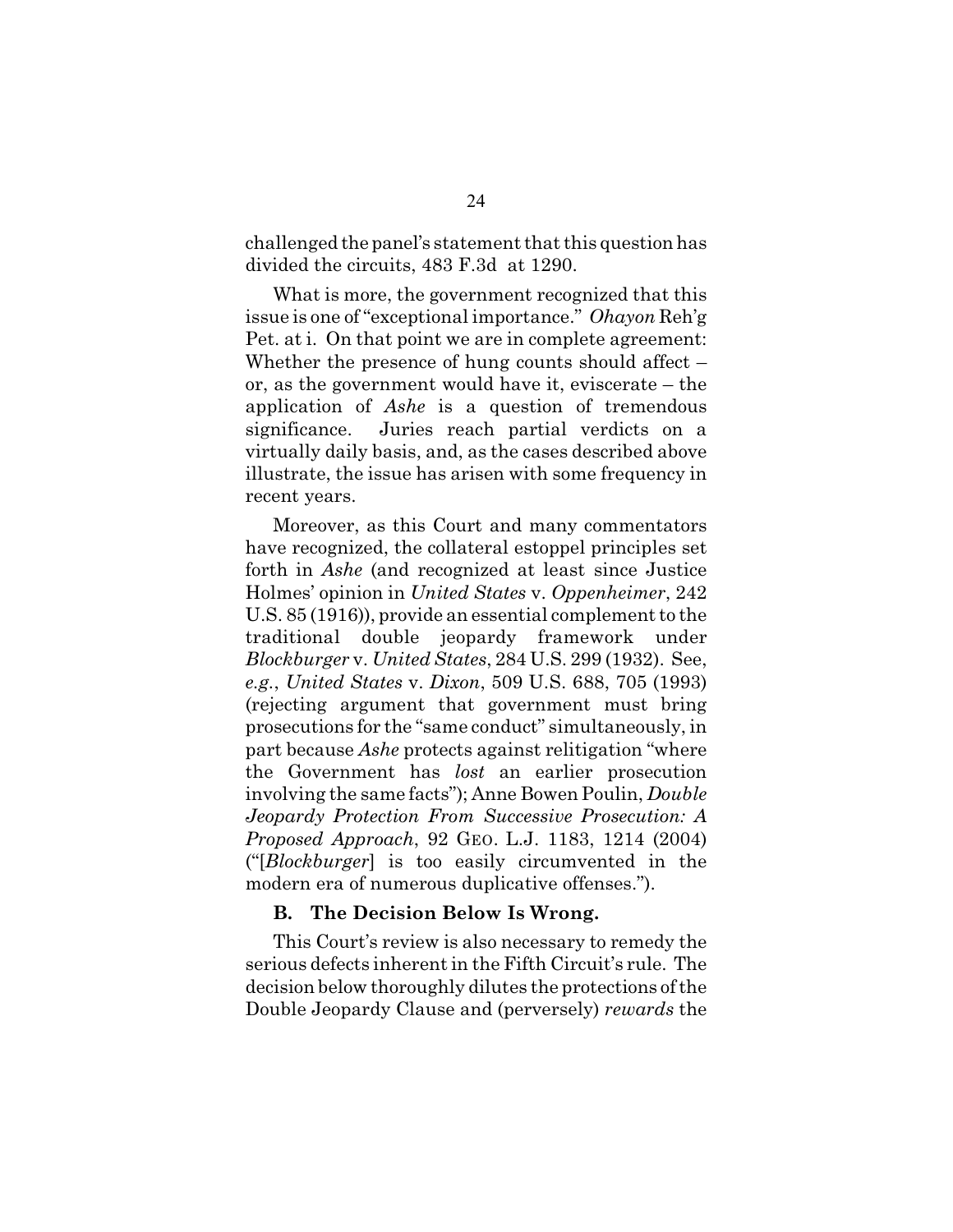government for *failing* in its first attempt to prove its case.

1. As explained above (pp. 22-23, *supra*), "weighing" the presence of hung counts is no different from categorically foreclosing the application of *Ashe* to partial verdicts. This case illustrates that fact all too well. As the Fifth Circuit expressly acknowledged, Hirko presented a *single* defense to a *single* element of the 2000 Money Laundering Counts: He did not commit *any* of the underlying predicate offenses. The jury unanimously agreed, acquitting him of all 12 of those counts.

Under the Fifth Circuit's rule, however, that determination does nothing to bar the government from relitigating the predicate offenses. The decision below establishes, in effect, an irrebutable presumption that a hung count cannot be reconciled with the otherwise uncontested import of a jury's acquittal. Indeed, the enormous "weight" of the hung counts at issue here led the Fifth Circuit to speculate that the jury acquitted Hirko of the 2000 Money Laundering Counts because it *could not decide* whether Hirko committed the predicate offenses  $-$  *i.e.*, that the jury violated its instructions by rendering a verdict that was not unanimous. Tr. 13673, 13676. It is well settled, however, that "a jury is presumed \* \* \* to follow its instructions." *Weeks* v. *Angelone*, 528 U.S. 225, 226 (2000) (citing *Richardson* v. *Marsh*, 481 U.S. 200, 211 (1987)). Worse still, the decision below violates that maxim selectively: It presumes that the jury followed its instructions to the letter when deliberating on the hung counts, but that it must have acted irrationally or mistakenly *only* with respect to the counts on which it unanimously acquitted.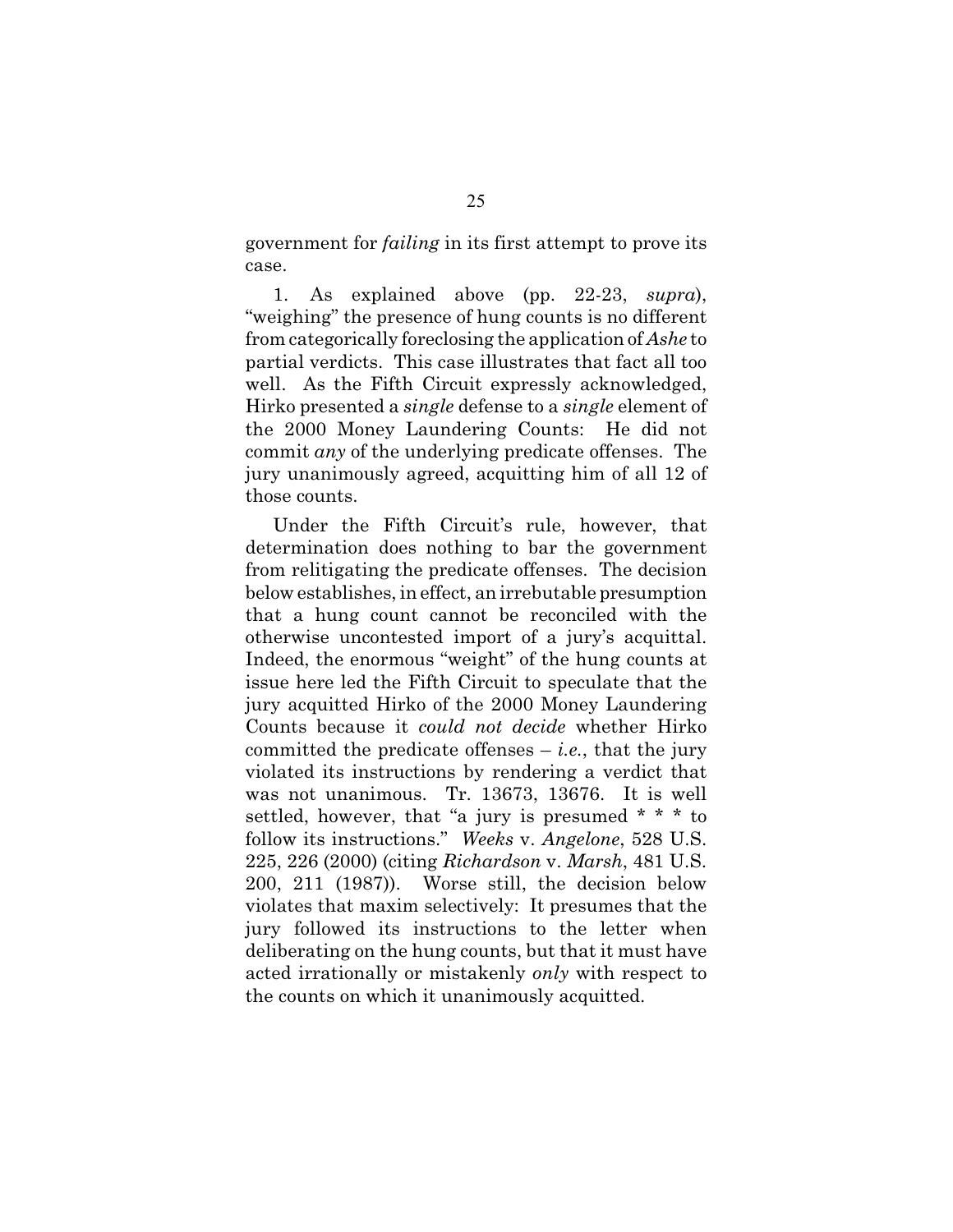2. The Fifth Circuit's rule also has the perverse effect of rewarding the government for bringing additional counts but failing to prove them. Here, had the original indictment charged Hirko only with the 2000 Money Laundering Counts – *i.e.*, had it not separately charged the predicate offenses – there would be no question that the jury's acquittal on those counts would preclude the government from attempting to prove a second time that he committed those offenses. See *United States* v. *Powell*, 469 U.S. 57, 64 (1984). But because the government larded the indictment with multiple offenses based on the same conduct and then *failed* to convince the jury to convict on some of them, it is relieved of the consequences of a jury's *acquittal* on related offenses.

That makes no sense. If prosecutors are rewarded for securing a mistrial on perhaps just one factually overlapping count, they will have strong incentives to heap multiple factually overlapping counts into an indictment. That is because, if the jury acquits the defendant on all charges, the government is no worse off than if it had exercised sound prosecutorial discretion and brought only those charges truly necessary to vindicate the government's interests. But if the jury hangs on even a single factually overlapping count, the government is entitled to retry that charge even if the jury has acquitted the defendant of the very same conduct on other counts. The Fifth Circuit's rule thus encourages prosecutors to overcharge a case, turning the protective function of the Double Jeopardy Clause on its head.

Relying on a hung count to limit the reach of the Double Jeopardy Clause based on a mistried count is particularly odd because a hung jury is generally a "non-event" for double jeopardy purposes. Just as a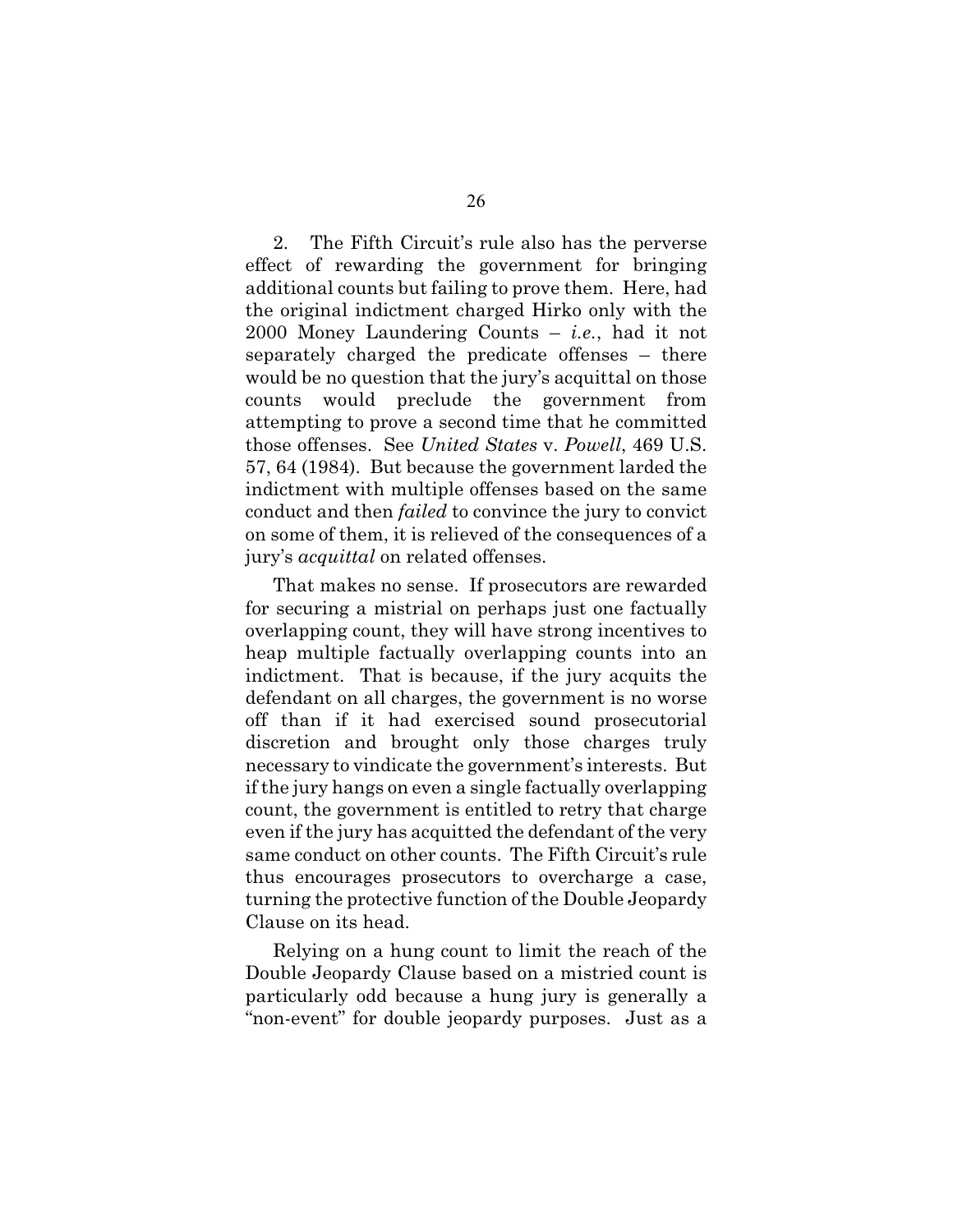defendant cannot rely on the jury's failure to reach a verdict to preclude retrial, see *Richardson* v. *United States*, 468 U.S. 317 (1984), the government cannot rely on the same to preclude the double jeopardy consequences of an acquittal. See *Ohayon*, 483 F.3d at 1289 ("the failure of a jury to reach a verdict is not a decision; it is a failure to reach a decision").

It is puzzling, then, that the government has claimed that *Richardson* supports its bid to retry Hirko for these crimes. See Gov't C.A. Br. at 23-24. If that decision sheds any light on the question presented here, it confirms that hung counts do not have double jeopardy consequences the way *actual verdicts* do. For the same reason, the government's reliance on *Powell* is entirely misplaced. *Powell* held that mixed *verdicts* of convictions and acquittals that appear inconsistent do not entitle the defendant to a retrial on the counts of conviction because "it is unclear whose ox has been gored." *Id.* at 65. The Fifth Circuit's rule, however, would eliminate the double jeopardy consequences of a *verdict* of acquittal based merely on the jury's *failure to decide* another count. And if the government successfully circumnavigates the (flexible) *Blockburger* test*,* it can also bring *new* charges based on the same factual allegations that a jury already has resolved in favor the defendant – effectively upending the verdict of acquittal on the basis of a mistried count.

Indeed, this is an especially inappropriate case in which to attempt to discern meaning from the jury's failure to reach a verdict on certain counts. When the jury indicated it was deadlocked on only the fourth day of deliberations, the district court gave an *Allen* charge, but with a peculiar twist: Shortly before the jury's usual 4:00 p.m. quitting time, the district court asked the jury to deliberate only "until 5:00 [p.m.]" on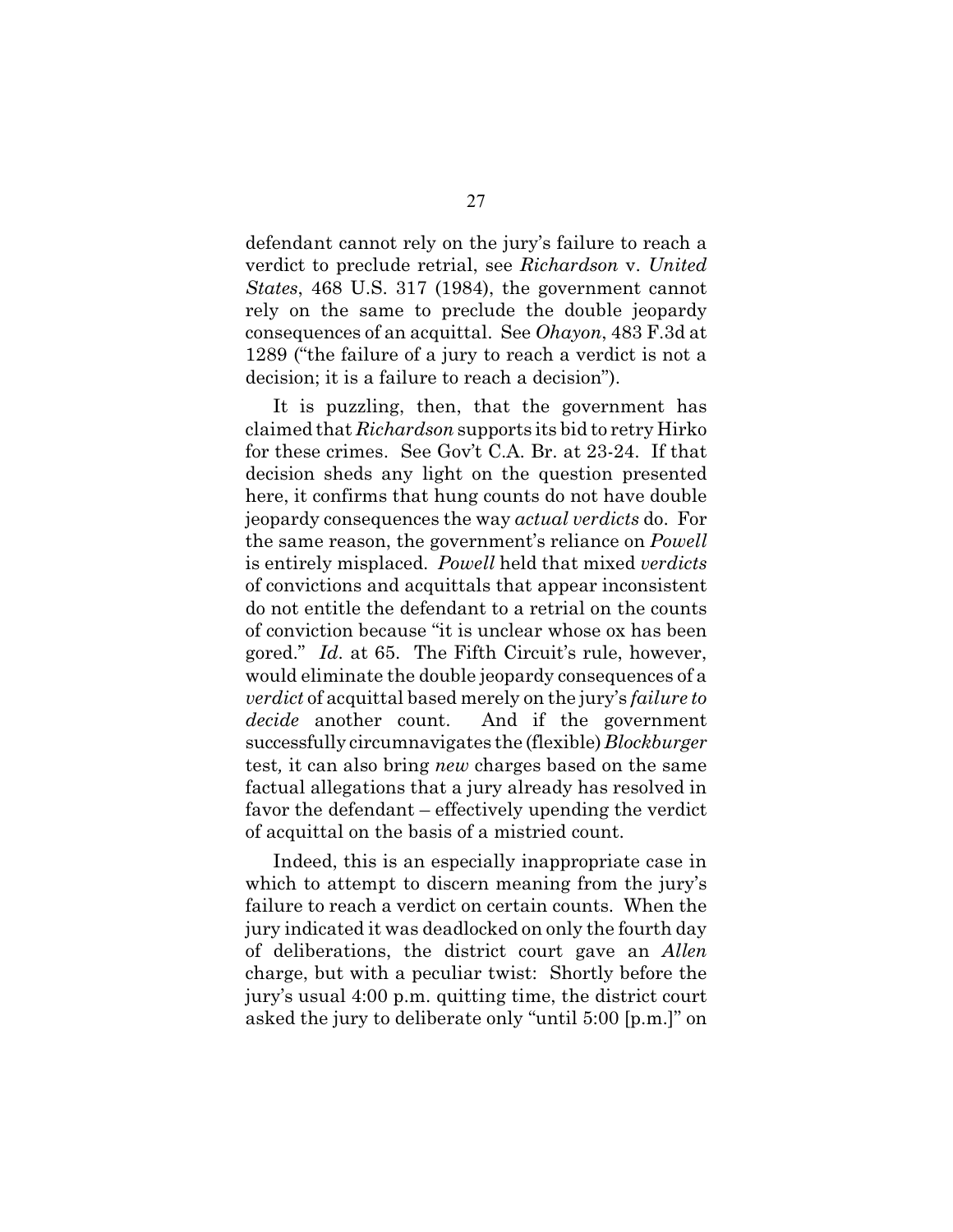that day – an unusual step, given that it takes time for a proper *Allen* charge to work. See *Lowenfield* v. *Phelps*, 484 U.S. 231, 240 (1988) (verdict that closely follows an *Allen* charge "suggests the possibility of coercion"). By telling the jury, in effect, that it could avoid additional days of service simply by waiting out the clock for another 70 minutes, the charge likely entrenched, not dissipated, the deadlock. That the jury did not push through to additional acquittals during those final minutes of the fourth day of deliberations provides no basis to reject the preclusive effect of the acquitted counts.

### **II. Alternatively, If One Reads The Court Of Appeals' Opinion Not To Rely Directly On The Presence Of Mistried Counts, The Decision Is So Patently Erroneous As To Warrant Summary Reversal.**

The most reasonable reading of the Fifth Circuit's opinion is that it treated the presence of mistried counts as a basis for disregarding the evident meaning of the verdicts of acquittal. But the court of appeals also made the following cryptic statement in attempting to explain its rationale: "if the jury could not decide whether Hirko committed 'a specified unlawful activity,' then it would have to acquit him on the [2000] Money Laundering Counts." App. 18a. This remark – to which the panel adhered even after our rehearing petition called attention to its palpable error – suggests that the court may have disposed of Hirko's case *without regard* to the presence of mistried counts. If the court of appeals indeed concluded that a jury may acquit a defendant where it is simply *undecided* about a particular element of the offense, then that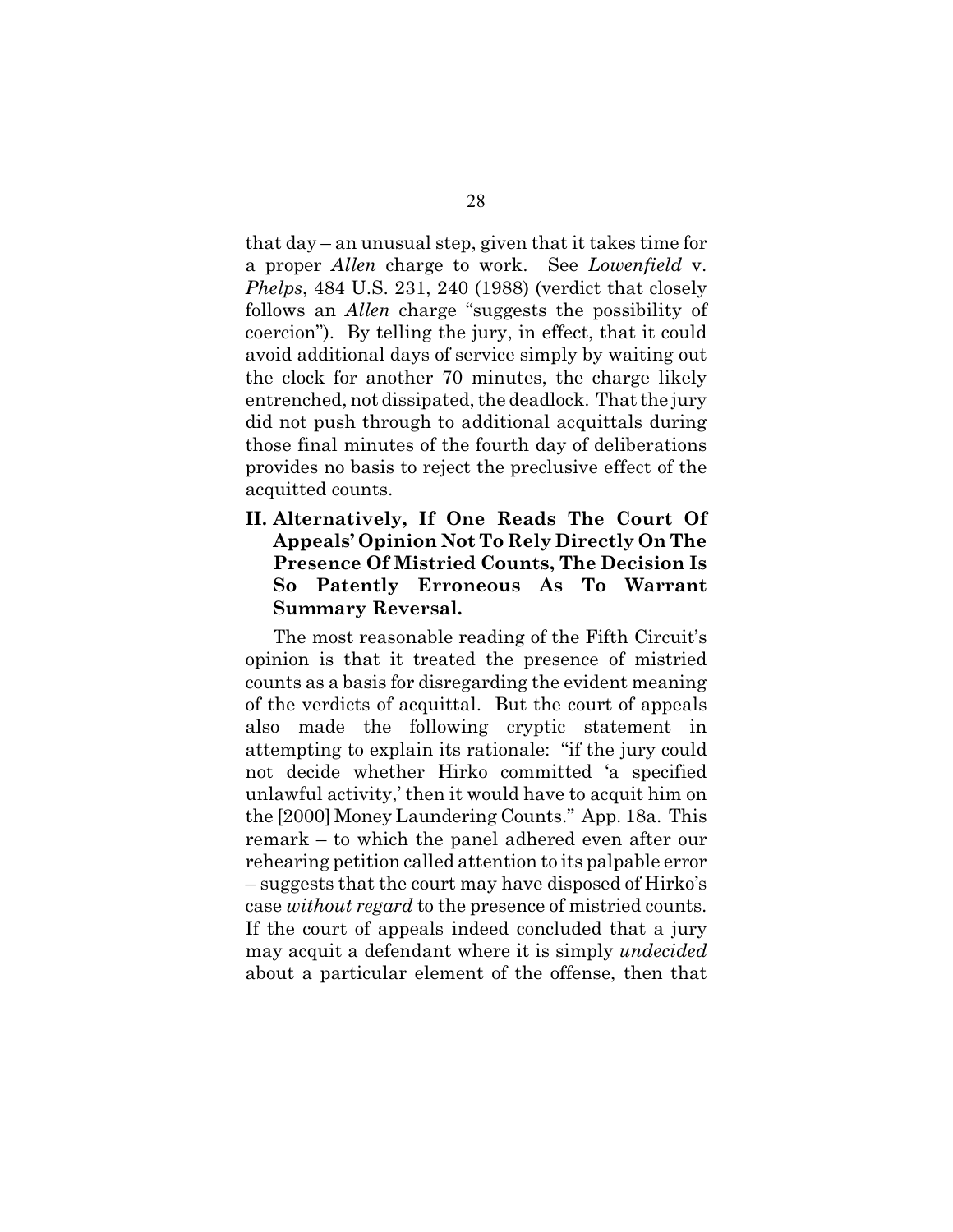reasoning is so patently erroneous as to warrant summary reversal.

It is well settled that when a jury fails to resolve an element of an offense – but is otherwise convinced by the sufficiency of the government's proof – the jury must hang, not acquit, on the offense. See Fed. R. Crim. P. 31(b)(3) ("If the jury cannot agree on a verdict on one or more counts, the court may declare a *mistrial* on those counts.") (emphasis added). Tellingly, the Fifth Circuit offered no authority – because none exists – to support its novel contrary assertion. Nor did the court even attempt to confront (much less explain away) the fact that the jury here was properly instructed that its verdict must be *unanimous* on every element of each offense. Tr. 13673, 13676.

At least two circuit courts have expressly repudiated the proposition on which the panel relied. In *United States* v. *Gotti*, 451 F.3d 133 (2d Cir. 2006), the defendant was charged with participation in a RICO enterprise, which required the government to prove that he had committed "'at least two acts of racketeering activity.'" *Id.* at 135 (quoting 18 U.S.C. § 1961(5)). The jury found that the government had "not proved" one predicate offense and that it was undecided as to the remainder. After the district court declared a mistrial, the defendant moved for a verdict of acquittal. He argued that "because the government failed to prove two predicate racketeering acts, he was entitled to acquittal on the RICO charges and the government was therefore barred from retrying him on those charges." 451 F.3d at 135-136. The district court denied the motion, and the Second Circuit likewise "reject[ed] Gotti's extraordinary argument." *Id.* at 136. "Assuming the other elements of the RICO charge were proved to the jury's satisfaction," the court held, "lack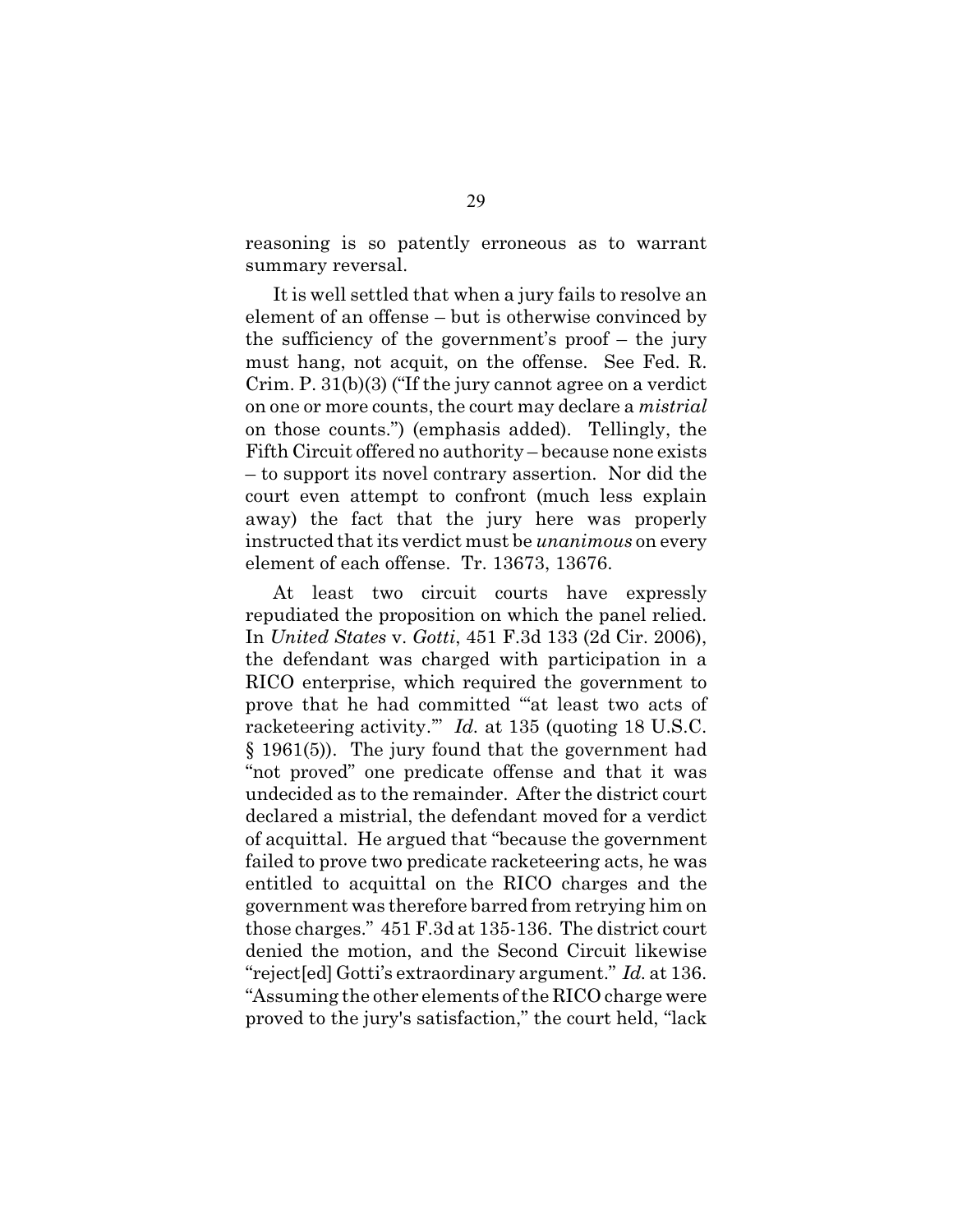of unanimity as to two predicate acts results in a *hung jury* and a mistrial, not a judgment of *acquittal*." *Id.* at 137 (emphasis added).

Similarly, in *Hoyle* v. *Ada County*, 501 F.3d 1053, 1055 (9th Cir. 2007), the defendant was charged with a compound racketeering offense requiring proof of predicate offenses. The jury found that the government had not proved a number of the predicate offenses, but it specifically indicated that it had failed to reach agreement as to seven of them. *Id.* at 1057. The trial court denied the defendant's motion for judgment of acquittal, concluding that the jury's failure to agree on those predicate offenses meant that it "had not returned a verdict on the entirety of [the count]." *Ibid.* The Ninth Circuit affirmed the denial of federal habeas relief. "Because the jury excepted from its verdict the seven predicate acts on which it could not agree," the court explained, "the trial court correctly refused to acquit \* \* \* because the verdict was not 'a resolution . . . [of] all of the factual elements of the offense charged.'" *Id.* at 1065 (quoting *Smith* v. *Massachusetts*, 543 U.S. 462, 468 (2005) (alterations in original)).

The suggestion that Hirko's jury acquitted on the 2000 Money Laundering Counts because it may have been undecided about the predicate offenses is flatly contrary to those decisions. Moreover, as the government itself argued in *Gotti*, the notion that a jury's failure to agree is the same thing as failure to prove the predicate offense is "nonsensical"; defendant cannot be acquitted unless all the jurors agree on the Government's failure to prove his guilt." U.S. Br. at 6, *United States* v. *Gotti*, 451 F.3d 133 (2d Cir. 2006) (No. 05-6872). It follows that a verdict of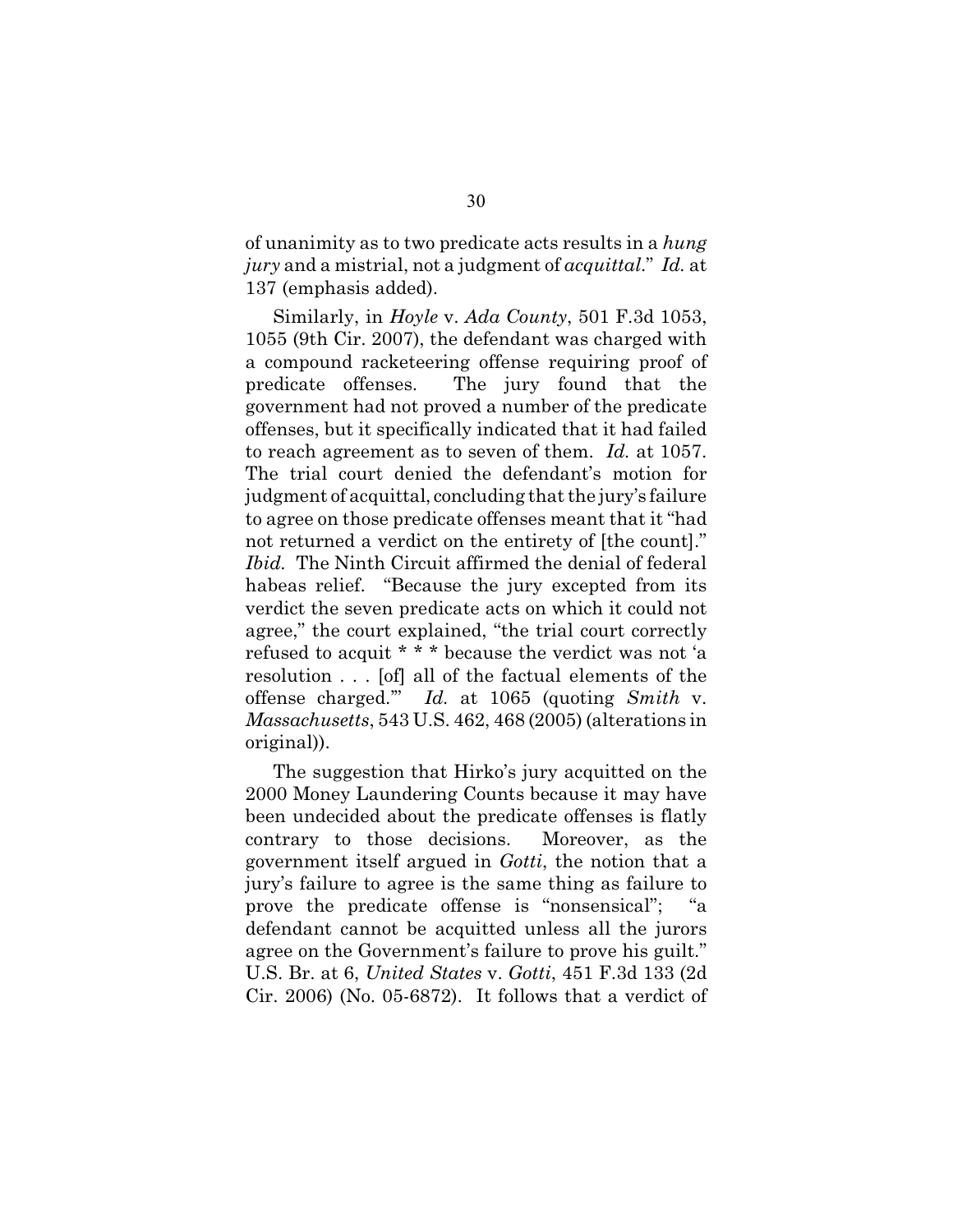acquittal can rest only on jurors' unanimous resolution of the disputed element in the defendant's favor.

Logical defects aside, the Fifth Circuit's contrary ruling would work considerable mischief if left standing. When, in future cases, juries deadlock on one or more elements of an offense, defendants will be entitled to demand a directed verdict of acquittal. They will argue (citing the published decision at issue here) that a jury's failure to decide constitutes an acquittal. To our knowledge, no other court has ever adopted so surprising a proposition. Yet that is the unavoidable implication of the apparent assertion that a jury that "could not decide" an element of money laundering "would have to acquit" the defendant of that charge. App. 18a.

In our view, the more sensible reading of the Fifth Circuit's opinion is that it relies on the presence of hung counts to evaluate the collateral estoppel consequences of a verdict of acquittal. If, however, the Court were to read the decision below to have rejected Hirko's claim *without regard* to the presence of hung counts – *i.e.*, to have concluded that the jury's acquittals on the 2000 Money Laundering Counts might have rested on mere indecision with respect to the sole disputed element – summary reversal is warranted to correct such an unprecedented and egregious error. Alternatively, this Court should grant certiorari to resolve the stark conflict between such reasoning and the decisions in *Gotti* and *Hoyle*.